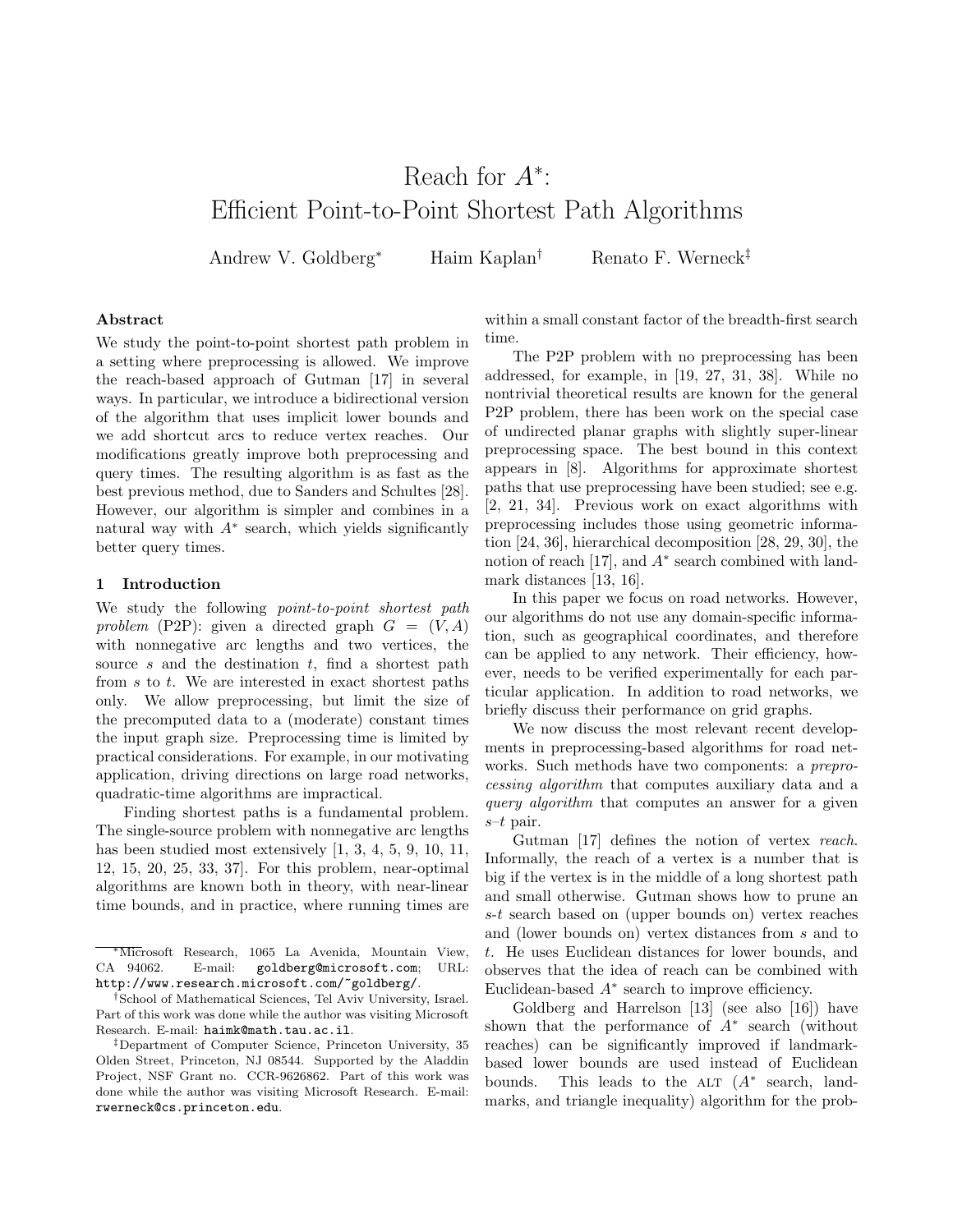lem. In [13], it was noted that the ALT method could be combined with reach pruning in a natural way. Not only would the improved lower bounds direct the search better, but they would also make reach pruning more effective.

Sanders and Schultes [28] (see also [29]) have recently introduced an interesting algorithm based on highway hierarchy; we call it the HH algorithm. They describe it for undirected graphs, and briefly discuss how to extend it to directed graphs. However, at the time our experiments have been completed and our technical report [14] published, there was no implementation of the directed version of the highway hierarchy algorithm. Assuming that the directed version of hh is not much slower than the undirected version,  $HH$  is the most practical of the previously published P2P algorithms for road networks. It has fast queries, relatively small memory overhead, and reasonable preprocessing complexity. Since the directed case is more general, if an algorithm for directed graphs performs well compared to  $HH$  then it follows that this algorithm performs well compared to the current state of the art. We compare our new algorithms to HH in Section 8.3.

The notions of reach and highway hierarchies have different motivations: The former is aimed at pruning the shortest path search, while the latter takes advantage of inherent road hierarchy to restrict the search to a smaller subgraph. However, as we shall see, the two approaches are related. Vertices pruned by reach have low reach values and as a result belong to a low level of the highway hierarchy.

In this paper we study the reach method and its relationship to the hh algorithm. We develop a shortest path algorithm based on improved reach pruning that is competitive with hh. Then we combine it with alt to make queries even faster.

The first contribution of our work is the introduction of several variants of the reach algorithm, including bidirectional variants that do not need explicit lower bounds. We also introduce the idea of adding shortcut arcs to reduce vertex reaches. A small number of shortcuts (less than  $n$ , the number of vertices) drastically speeds up the preprocessing and the query of the reachbased method. The performance of the algorithm that implements these improvements (which we call re) is similar to that of HH. We then show that the techniques behind RE and ALT can be combined in a natural way, leading to a new algorithm, REAL. On road networks, the time it takes for REAL to answer a query and the number of vertices it scans are much lower than those for RE and HH.

Furthermore, we suggest an interpretation of hh in terms of reach, which explains the similarities between the preprocessing algorithms of Gutman,  $HH$ , and RE. It also shows why HH cannot be combined with ALT as naturally as RE can.

In short, our results lead to a better understanding of several recent P2P algorithms, leading to simplification and improvement of the underlying techniques. This, in turn, leads to practical algorithms. For the graph of the road network of North America (which has almost 30 million vertices), finding the fastest route between two random points takes less than 4 milliseconds on a standard workstation, while scanning fewer than 2 000 vertices on average. Local queries are even faster.

Due to the page limit, we omit some details, proofs, and experimental results. A full version of the paper is available as a technical report [14].

## 2 Preliminaries

The input to the preprocessing stage of a P2P algorithm is a directed graph  $G = (V, A)$  with *n* vertices and m arcs, and nonnegative lengths  $\ell(a)$  for every arc a. The query stage also has as inputs a source s and a sink  $t$ . The goal is to find a shortest path from  $s$  to t. We denote by  $dist(v, w)$  the shortest-path distance from vertex v to vertex w with respect to  $\ell$ . In general,  $dist(v, w) \neq dist(w, v).$ 

The labeling method for the shortest path problem [22, 23] finds shortest paths from the source to all vertices in the graph. The method works as follows (see e.g.  $[32]$ ). It maintains for every vertex v its distance label  $d(v)$ , parent  $p(v)$ , and status  $S(v) \in$ {unreached, labeled, scanned}. Initially  $d(v) = \infty$ ,  $p(v) = nil$ , and  $S(v) =$  unreached for every vertex v. The method starts by setting  $d(s) = 0$  and  $S(s)$  = labeled. While there are labeled vertices, the method picks a labeled vertex  $v$ , *relaxes* all arcs out of v, and sets  $S(v) =$  scanned. To relax an arc  $(v, w)$ , one checks if  $d(w) > d(v) + \ell(v, w)$  and, if true, sets  $d(w) = d(v) + \ell(v, w), p(w) = v$ , and  $S(w) =$  labeled.

If the length function is nonnegative, the labeling method terminates with correct shortest path distances and a shortest path tree. Its efficiency depends on the rule to choose a vertex to scan next. We say that  $d(v)$  is exact if it is equal to the distance from s to v. Dijkstra [5] (and independently Dantzig [3]) observed that if  $\ell$  is nonnegative and v is a labeled vertex with the smallest distance label, then  $d(v)$  is exact and each vertex is scanned once. We refer to the labeling method with the minimum label selection rule as *Dijkstra's* algorithm. If  $\ell$  is nonnegative then Dijkstra's algorithm scans vertices in nondecreasing order of distance from s and scans each vertex at most once.

For the P2P case, note that when the algorithm is about to scan the sink t, we know that  $d(t)$  is exact and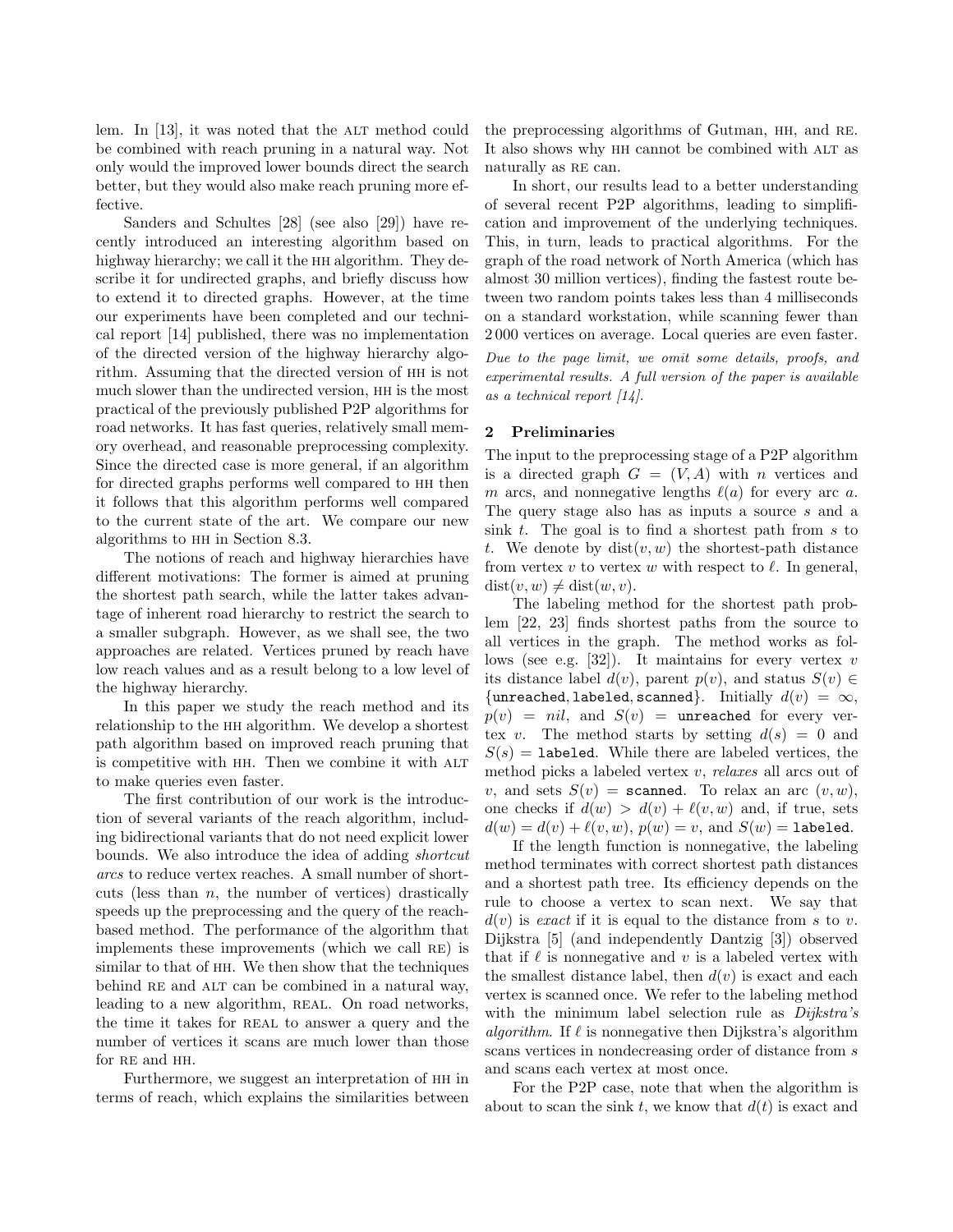the s-t path defined by the parent pointers is a shortest path. We can terminate the algorithm at this point. Intuitively, Dijkstra's algorithm searches a ball with s in the center and  $t$  on the boundary.

One can also run Dijkstra's algorithm on the reverse graph (the graph with every arc reversed) from the sink. The reverse of the  $t-s$  path found is a shortest  $s-t$  path in the original graph.

The bidirectional algorithm [3, 7, 26] alternates between running the forward and reverse versions of Dijkstra's algorithm, each maintaining its own set of distance labels. We denote by  $d_f(v)$  the distance label of a vertex v maintained by the forward version of Dijkstra's algorithm, and by  $d_r(v)$  the distance label of a vertex  $v$  maintained by the reverse version. (We will still use  $d(v)$  when the direction would not matter or is clear from the context.) During initialization, the forward search scans s and the reverse search scans t. The algorithm also maintains the length of the shortest path seen so far,  $\mu$ , and the corresponding path. Initially,  $\mu = \infty$ . When an arc  $(v, w)$  is relaxed by the forward search and  $w$  has already been scanned by the reverse search, we know the shortest  $s-v$  and w-t paths have lengths  $d_f(v)$  and  $d_r(w)$ , respectively. If  $\mu > d_f(v) + \ell(v, w) + d_r(w)$ , we have found a path shorter than those seen before, so we update  $\mu$  and its path accordingly. We perform similar updates during the reverse search. The algorithm terminates when the search in one direction selects a vertex already scanned in the other. A better criterion (see [16]) is to stop the algorithm when the sum of the minimum labels of labeled vertices for the forward and reverse searches is at least  $\mu$ , the length of the shortest path seen so far. Intuitively, the bidirectional algorithm searches two touching balls centered at s and t.

Alternating between scanning a vertex by the forward search and scanning a vertex by the reverse search balances the number of scanned vertices between these searches. One can, however, coordinate the progress of the two searches in any other way and, as long as we stop according to one of the rules mentioned above, correctness is preserved. Balancing the work of the forward and reverse searches is a strategy guaranteed to be within a factor of two of the optimal strategy, which is the one that splits the work between the searches to minimize the total number of scanned vertices. Also note that remembering  $\mu$  is necessary, since there is no guarantee that the shortest path will go through the vertex at which the algorithm stops.

### 3 Reach-Based Pruning

The following definition of reach is due to Gutman [17]. Given a path  $P$  from  $s$  to  $t$  and a vertex  $v$  on  $P$ , the reach

of v with respect to P is the minimum of the length of the prefix of  $P$  (the subpath from  $s$  to  $v$ ) and the length of the suffix of P (the subpath from v to t). The reach of v,  $r(v)$ , is the maximum, over all **shortest** paths P that contain  $v$ , of the reach of  $v$  with respect to  $P$ . (For now, assume that the shortest path between any two vertices is unique; Section 5 discusses this issue in more detail.)

Let  $\overline{r}(v)$  be an upper bound on  $r(v)$ , and let  $dist(v, w)$  be a lower bound on  $dist(v, w)$ . The following fact allows the use of reaches to prune Dijkstra's search:

Suppose  $\overline{r}(v) < \text{dist}(s, v)$  and  $\overline{r}(v) < \text{dist}(v, t)$ . Then v is not on the shortest path from s to t, and therefore Dijkstra's algorithm does not need to label or scan v.

Note that this also holds for the bidirectional algorithm.

To compute reaches, it suffices to look at all shortest paths in the graph and apply the definition of reach to each vertex on each path. A more efficient algorithm is as follows. Initialize  $r(v) = 0$  for all vertices v. For each vertex x, grow a complete shortest path tree  $T_x$ rooted at  $x$ . For every vertex  $v$ , determine its reach  $r_x(v)$  within the tree, given by the minimum between its depth (the distance from the root) and its height (the distance to its farthest descendant). If  $r_x(v) > r(v)$ , update  $r(v)$ . This algorithm runs in  $O(nm)$  time, which is still impractical for large graphs. On the largest one we tested, which has around 30 million vertices, this computation would take years on existing workstations.

Note that, if one runs this algorithm from only a few roots, one will obtain valid lower bounds for reaches. Unfortunately, the query algorithm needs good upper bounds to work correctly. Upper bounding algorithms are considerably more complex, as Section 5 will show.

## 4 Queries Using Upper Bounds on Reaches

In this section, we describe how to make the bidirectional Dijkstra's algorithm more efficient assuming we have upper bounds on the reaches of every vertex. As described in Section 3, to prune the search based on the reach of some vertex  $v$ , we need a lower bound on the distance from the source to  $v$  and a lower bound on the distance from  $v$  to the sink. We show how we can use lower bounds implicit in the search itself to do the pruning, thus obtaining a new algorithm.

During the bidirectional Dijkstra's algorithm, consider the search in the forward direction, and let  $\gamma$  be the smallest distance label of a labeled vertex in the reverse direction (i.e., the topmost label in the reverse heap). If a vertex  $v$  has not been scanned in the reverse direction, then  $\gamma$  is a lower bound on the distance from  $v$  to the destination  $t$ . (The same idea applies to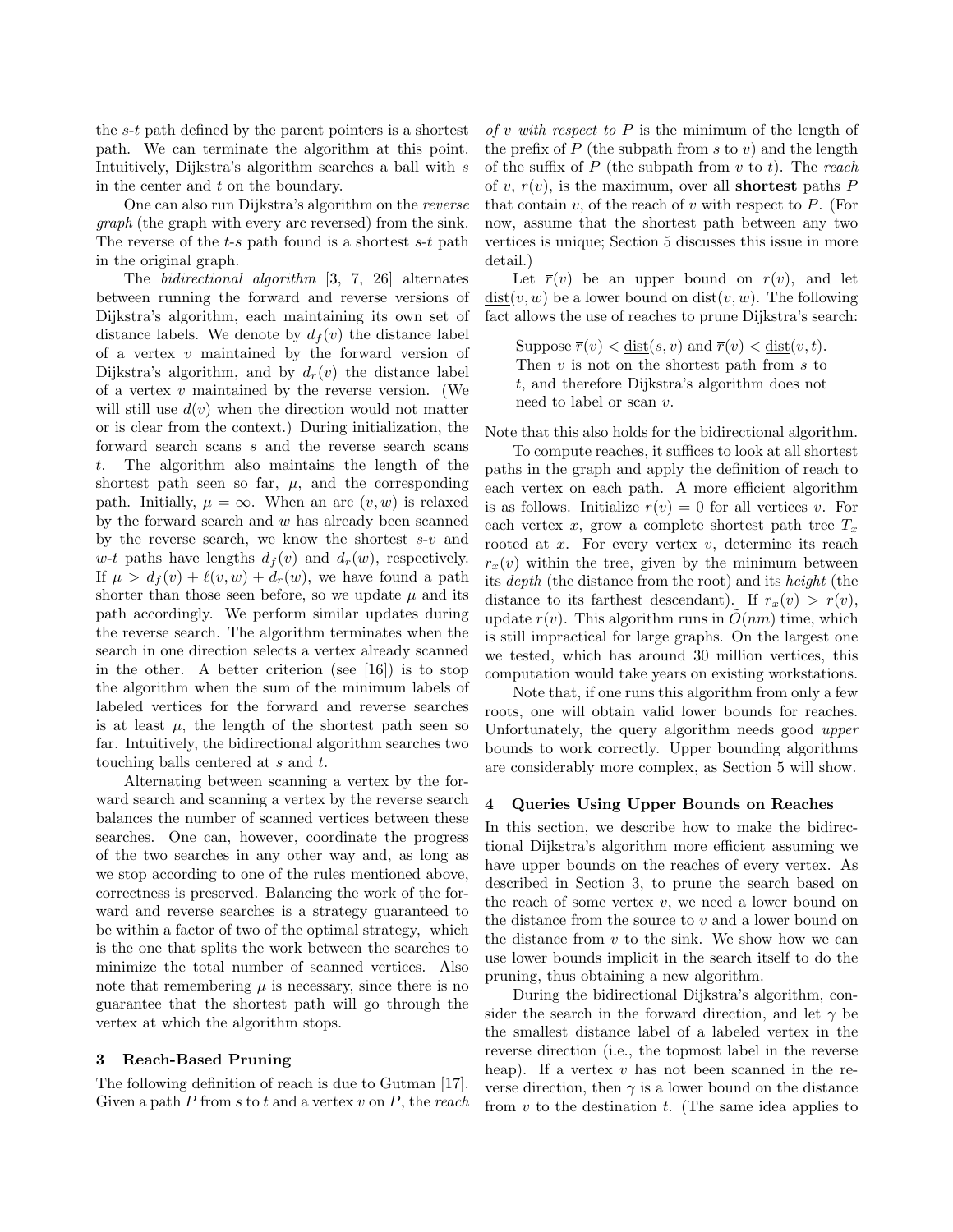

Figure 1: Bidirectional bound algorithm. Assume  $v$  is about to be scanned in the forward direction, has not yet been scanned in the reverse direction, and that the smallest distance label of a vertex not yet scanned in the reverse direction is  $\gamma$ . Then v can be pruned if  $\bar{r}(v) < d_f(v)$  and  $\bar{r}(v) < \gamma$ .

the reverse search: we use the topmost label in the forward heap as a lower bound on the distance from s for unscanned vertices in the reverse direction.) When we are about to scan v we know that  $d_f(v)$  is the distance from the source to  $v$ . So we can prune the search at  $v$ if all the following conditions hold: (1)  $v$  has not been scanned in the reverse direction, (2)  $\bar{r}(v) < d_f(v)$ , and (3)  $\bar{r}(v) < \gamma$ . When using these bounds, the stopping criterion is the same as for the standard bidirectional algorithm (without pruning). We call the resulting procedure the bidirectional bound algorithm. See Figure 1.

An alternative is to use the distance label of the vertex itself for pruning. Assume we are about to scan a vertex  $v$  in the forward direction (the procedure in the reverse direction is similar). If  $\overline{r}(v) < d_f(v)$ , we prune the vertex. Note that if the distance from  $v$ to t is at most  $\overline{r}(v)$ , the vertex will still be scanned in the reverse direction, given the appropriate stopping condition. More precisely, we stop the search in a given direction when either there are no labeled vertices or the minimum distance label of labeled vertices for the corresponding search is at least half the length of the shortest path seen so far. We call this the self-bounding algorithm.

The reason why the self-bounding algorithm can safely ignore the lower bound to the destination is that it leaves to the other search to visit vertices that are closer to it. Note, however, that when scanning an arc  $(v, w)$ , even if we end up pruning w, we must check if  $w$  has been scanned in the opposite direction and, if so, check whether the candidate path using  $(v, w)$  is the shortest path seen so far.

The following natural algorithm falls into both of the above categories. The algorithm balances the radius of the forward and reverse search regions by picking the labeled vertex with minimum distance label considering both search directions. Note that the distance label of this vertex is also a lower bound on the distance to the

target, as the search in the opposite direction has not selected the vertex yet. We refer to this algorithm as distance-balanced. Note that one could also use explicit lower bounds in combination with the implicit bounds.

We call our implementation of the bidirectional Dijkstra's algorithm with reach-based pruning re. The query is distance-balanced and uses two optimizations: early pruning and arc sorting. The former avoids labeling unscanned vertices if reach and distance bounds justify this. The latter uses adjacency lists sorted in decreasing order by the reach of the head vertex, which allows some vertices to be early-pruned without explicitly looking at them. The resulting code is simple, with just a few tests added to the implementation of the bidirectional Dijkstra's algorithm.

# 5 Preprocessing

In this section we present an algorithm for efficiently computing upper bounds on vertex reaches. Our algorithm combines three main ideas, two introduced in [17], and the third implicit in [28].

The first idea is the use of *partial trees*. Instead of running a full shortest path computation from each vertex, which is expensive, we stop these computations early and use the resulting partial shortest path trees, which contain all shortest paths with length lower than a certain threshold. These trees allow us to divide vertices into two sets, those with small reaches and those with large reaches. We obtain upper bounds on the reaches of the former vertices. The second idea is to delete these low-reach vertices from the graph, replacing them by penalties used in the rest of the computation. Then we recursively bound reaches of the remaining vertices. The third idea is to introduce shortcuts arcs to reduce the reach of some vertices. This speeds up both the preprocessing (since the graph will shrink faster) and the queries (since more vertices will be pruned).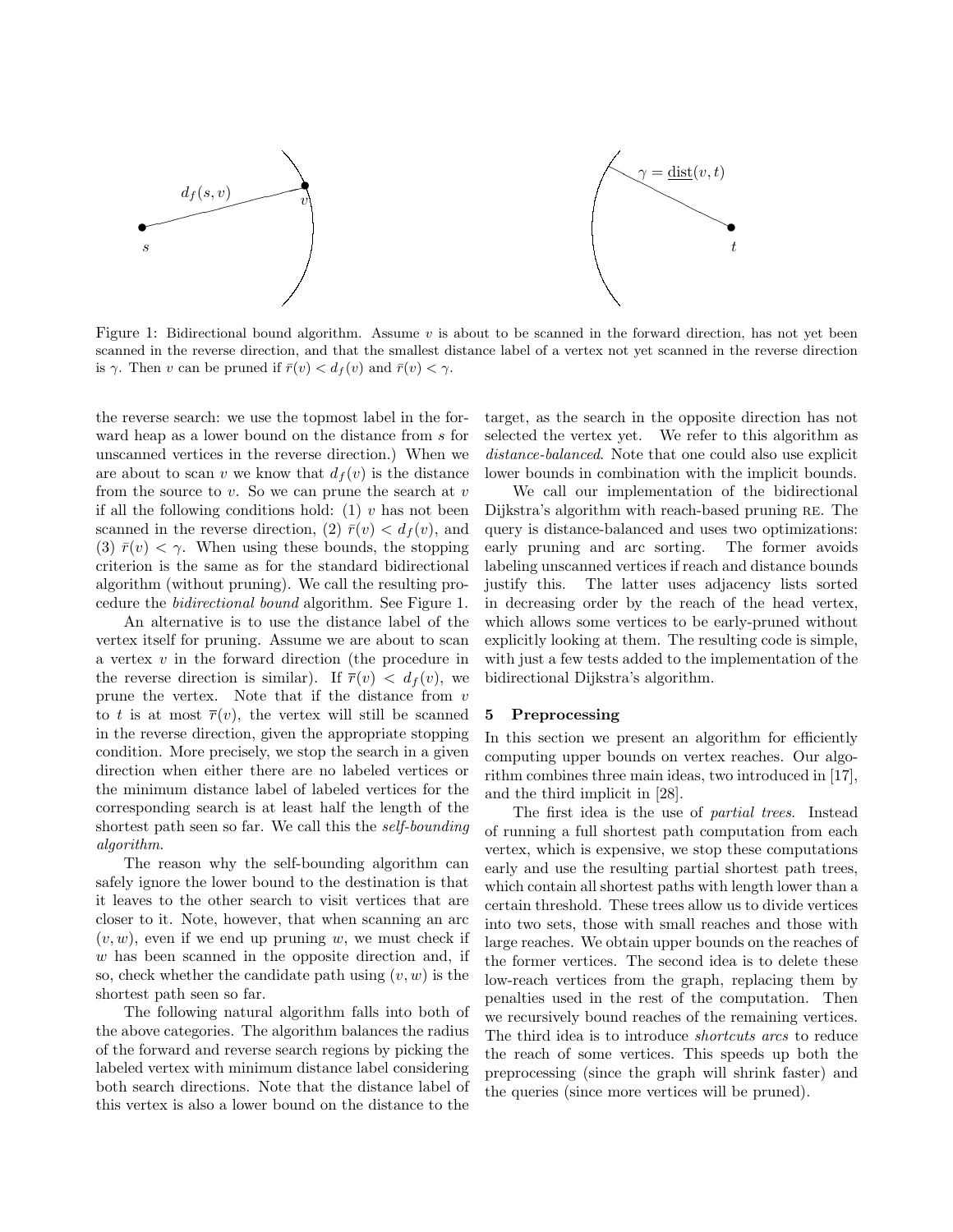The preprocessing algorithm works in two phases: during the *main phase*, partial trees are grown and shortcuts are added; this is followed by the *refinement* phase, when high-reach vertices are re-evaluated in order to improve their reach bounds.

The main phase uses two subroutines: one adds shortcuts to the graph *(shortcut step)*, and the other runs the partial-trees algorithm and eliminates lowreach vertices (partial-trees step). The main phase starts by applying the shortcut step. Then it proceeds in iterations, each associated with a threshold  $\epsilon_i$  (which increases with  $i$ , the iteration number). Each iteration applies a partial-trees step followed by the shortcut step. By the end of the  $i$ -th iteration, the algorithm eliminates every vertex which it can prove has reach less than  $\epsilon_i$ . If there are still vertices left in the graph, we set  $\epsilon_{i+1} = \alpha \epsilon_i$  (for some  $\alpha > 1$ ) and proceed to the next iteration.

Approximate reach algorithms, including ours, need the notion of a canonical path, which is a shortest path with additional properties. In particular, between every pair  $(s,t)$  there is a unique canonical path. We implement canonical paths as follows. For each arc a, we generate a length perturbation  $\ell'(a)$ . When computing the length of a path, we separately sum lengths and perturbations along the path, and use the perturbation to break ties in path lengths.

Next we briefly discuss the major components of the algorithm. Due to space limitations, we discuss a variant based on vertex reaches. We indeed use vertex reaches for pruning the query, but our best preprocessing algorithm uses arc reaches instead to gain efficiency (see [14] for details). The main ideas behind our arc-based preprocessing are the same as for the vertex-based version that we describe.

5.1 Growing Partial Trees. To gain intuition on the construction and use of partial trees, we consider a graph such that all shortest paths are unique (and therefore canonical) and a parameter  $\epsilon$ . We outline an algorithm that partitions vertices into two groups, those with high reach ( $\epsilon$  or more) and those with low reach (less than  $\epsilon$ ). For each vertex x in the graph, the algorithm runs Dijkstra's shortest path algorithm from  $x$  with an early termination condition. Let  $T$  be the current tentative shortest path tree maintained by the algorithm, and let  $T'$  be the subtree of  $T$  induced by the scanned vertices. Note that any path in  $T'$  is a shortest path. The tree construction stops when for every leaf  $y$ of  $T'$ , one of two conditions holds: (1) y is a leaf of T or (2) the length of the x'-y path in T' is at least  $2\epsilon$ , where  $x'$  is the vertex adjacent to x on the x-y path in  $T'$ .

Let  $T_x$ , the *partial tree of x*, denote T' at the time

the tree construction stops. The algorithm marks all vertices that have reach at least  $\epsilon$  with respect to a path in  $T_x$  as high-reach vertices.

It is clear that the algorithm will never mark a vertex whose reach is less than  $\epsilon$ , since its reach restricted to the partial trees cannot be greater than its actual reach. Therefore, to prove the correctness of the algorithm, it is enough to show that every vertex  $v$  with high reach is marked at the end. Consider a minimal canonical path  $P$  such that the reach of  $v$  with respect to P is high (at least  $\epsilon$ ). Let x and y be the first and the last vertices of  $P$ , respectively. Consider  $T_x$ . By uniqueness of shortest paths, either  $P$  is a path in  $T_x$ , or P contains a subpath of  $T_x$  that starts at x and ends at a leaf, z, of  $T_x$ . In the former case v is marked. For the latter case, note that  $z$  cannot be a leaf of  $T$  as  $z$  has been scanned and the shortest path  $P$  continues past z. The distance from x to v is at least  $\epsilon$  and the distance from  $x'$ , the successor of x on P, to v is less than  $\epsilon$  (otherwise P would not be minimal). By the algorithm, the distance from  $x'$  to z is at least  $2\epsilon$  and therefore the distance from v to z is at least  $\epsilon$ . Thus in this case  $v$  is also marked.

Note that long arcs pose an efficiency problem for this approach. For example, if  $x$  has an arc with length 100 $\epsilon$  adjacent to it, the depth of  $T_x$  is at least 102 $\epsilon$ . Building  $T_x$  will be expensive. All partial-treebased preprocessing algorithms, including ours, deal with this problem by building smaller trees in such cases and potentially classifying some low-reach vertices as having high reach. This results in weaker upper bounds on reaches and potentially slower query times, but correctness is preserved.

Our algorithm builds the smaller trees as follows. Consider a partial shortest path tree  $T_x$  rooted at a vertex x, and let  $v \neq x$  be a vertex in this tree. Let  $f(v)$ be the vertex adjacent to x on the shortest path from  $x$ to v. The *inner circle* of  $T_x$  is the set containing the root x and all vertices  $v \in T_x$  such that  $d(v) - \ell(x, f(v)) \leq \epsilon$ . We call vertices in the inner circle inner vertices; all other vertices in  $T_x$  are *outer vertices*. The *distance* from an outer vertex  $w$  to the inner circle is defined in the obvious way, as the length of the path (in  $T<sub>r</sub>$ ) between the closest (to  $w$ ) inner vertex and  $w$  itself. The partial tree stops growing when all labeled vertices are outer vertices and have distance to the inner circle greater than  $\epsilon$ .

Our preprocessing runs the partial-trees algorithm in iterations, multiplying the value of  $\epsilon$  by a constant  $\alpha$ , each time it starts a new iteration. Iteration  $i$  applies the partial-trees algorithm to a graph  $G_i = (V_i, A_i)$ . This is the graph induced by all arcs that have not been eliminated yet (considering not only the original arcs,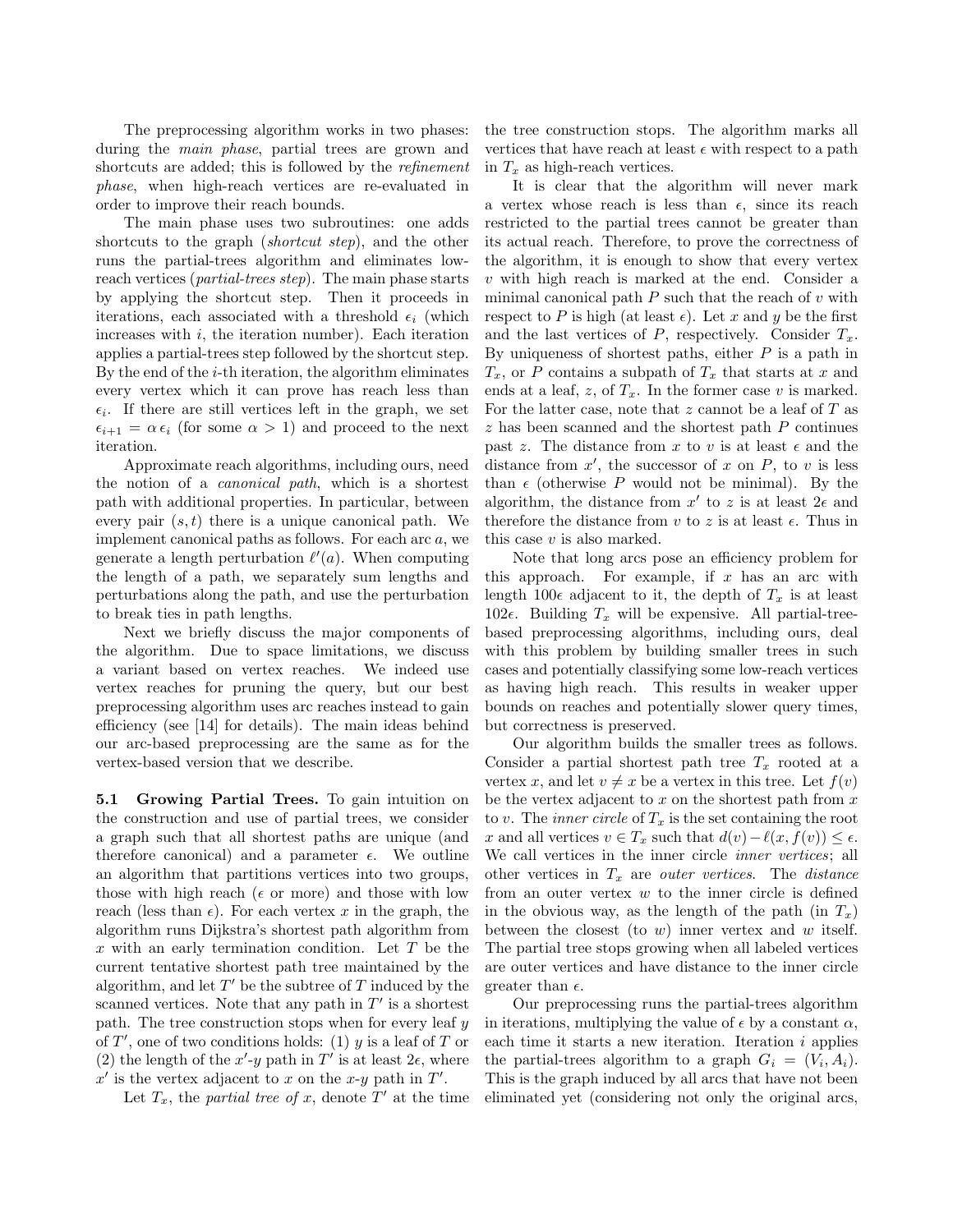but also shortcuts added in previous iterations). All vertices in  $V_i$  have reach estimates above  $\epsilon_{i-1}$  (for  $i > 1$ ). To compute valid upper bounds for them, the partialtrees algorithm must take into account the vertices that have been deleted. It does so by using the concept of penalties, which implicitly increase the depths and heights of vertices in the partial trees. This ensures the algorithm will compute correct upper bounds.

Next we introduce arc reaches, which are similar to vertex reaches but carry more information and lead to faster preprocessing. They are useful for defining the penalties as well.

**5.2** Arc Reaches. Let  $(v, w)$  be an arc on the shortest path  $P$  between  $s$  and  $t$ . The reach of this arc with respect to  $P$  is the minimum of the length of the prefix of  $P$  (the distance between  $s$  and  $w$ ) and the length of the suffix of  $P$  (the distance between  $v$  and  $t$ ). Note that the arc belongs to both the prefix and the suffix (a definition that excluded the arc from both would be equivalent). The arc reach of  $(v, w)$  with respect to the entire graph, denoted by  $r(v, w)$ , is the maximum reach of this arc with respect to all shortest paths P containing it.

During the partial-trees algorithm, we actually try to bound arc reaches instead of vertex reaches—the procedure is essentially the same as described before, and arc reaches are more powerful (the reach of an arc may be much smaller than the reaches of its endpoints). Once all arc reaches are bounded, they are converted into vertex reaches: a valid upper bound on the reach of a vertex can be obtained from upper bounds on the reaches of all incident arcs.

Penalties are computed as follows. The in-penalty of a vertex  $v \in V_i$  is defined as

$$
in\text{-}penalty(v) = \max_{(u,v)\in A^+:(u,v)\not\in A_i} \{ \bar{r}(u,v) \},
$$

if v has at least one eliminated incoming arc, and zero otherwise. In this expression,  $A^+$  is the set of original arcs augmented by the shortcuts added up to iteration i. The *out-penalty* of  $v$  is defined similarly, considering outgoing arcs instead of incoming arcs:

$$
out-penalty(v) = \max_{(v,w) \in A^+:(v,w) \notin A_i} {\{\bar{r}(v,w)\}}.
$$

If there is no outgoing arc, the out-penalty is zero.

The partial-trees algorithm works as described above, but increases the lengths of path suffixes and prefixes by out- and in-penalties, respectively, for the purpose of reach computation.

5.3 Shortcut Step. We call a vertex  $v$  bypassable if it has exactly two neighbors  $(u \text{ and } w)$  and one of the following condition holds: (1) v has exactly one incoming arc,  $(u, v)$ , and one outgoing arc,  $(v, w)$ ; or (2) v has exactly two outgoing arcs,  $(v, u)$  and  $(v, w)$ , and exactly two incoming arcs,  $(u, v)$  and  $(w, v)$ . In the first case, we say  $v$  is a candidate for a *one-way bypass*; in the second,  $v$  is a candidate for a *two-way bypass*. Shortcuts are used to go around bypassable vertices.

A line is a path in the graph containing at least three vertices such that all vertices, except the first and the last, are bypassable. Every bypassable vertex belongs to exactly one line, which can either be oneway or two-way. Once a line is identified, we may bypass it. The simplest approach would be to do it in a single step: if its first vertex is  $u$  and the last one is w, we can simply add a shortcut  $(u, w)$  (and  $(w, u)$ , in case it is a two-way line). The length and the perturbation associated with the shortcut is the sum of the corresponding values of the arcs it bypasses. We break the tie thus created by making the shortcut preferred (i.e., implicitly shorter). If v is a bypassed vertex, any shortest path that passes through  $u$  and w will no longer contain  $v$ . This potentially reduces the reach of  $v$ . If the line has more than two arcs, we actually add "sub-lines" as well: we recursively process the left half, then the right half, and finally bypass the entire line. This reduces reaches even further, as the example in Figure 2 shows.

Once a vertex is bypassed, we immediately delete it from the graph to speed up the reach computation. As long as the appropriate penalties are assigned to its neighbors, the computation will still find valid upper bounds on all reaches.

One issue with the addition of shortcuts is that they may be very long, which can hurt the performance of the partial-trees algorithm in future iterations. To avoid this, we limit the length of shortcuts that may be added in iteration *i* to at most  $\epsilon_{i+1}/2$ .

5.4 The Refinement Phase. The fact that penalties are used to help compute valid upper bounds tends to make the upper bounds less tight (in absolute terms) as the algorithm progresses, since penalties become higher. Therefore, additive errors tend to be larger for vertices that remain in the graph after several iterations. Since they have high reach, they are visited by more queries than other vertices. If we could make these reaches more precise, the query would be able to prune more vertices. This is the goal of the *refinement phase* of our algorithm: it recomputes the reach estimates of the  $\delta$  vertices with highest (upper bounds on) reaches found during the main step, where  $\delta$  is a user-defined parameter (we used  $\delta = \lceil 10\sqrt{n} \rceil$ ).

Let  $V_{\delta}$  be this set of high-reach vertices of G. To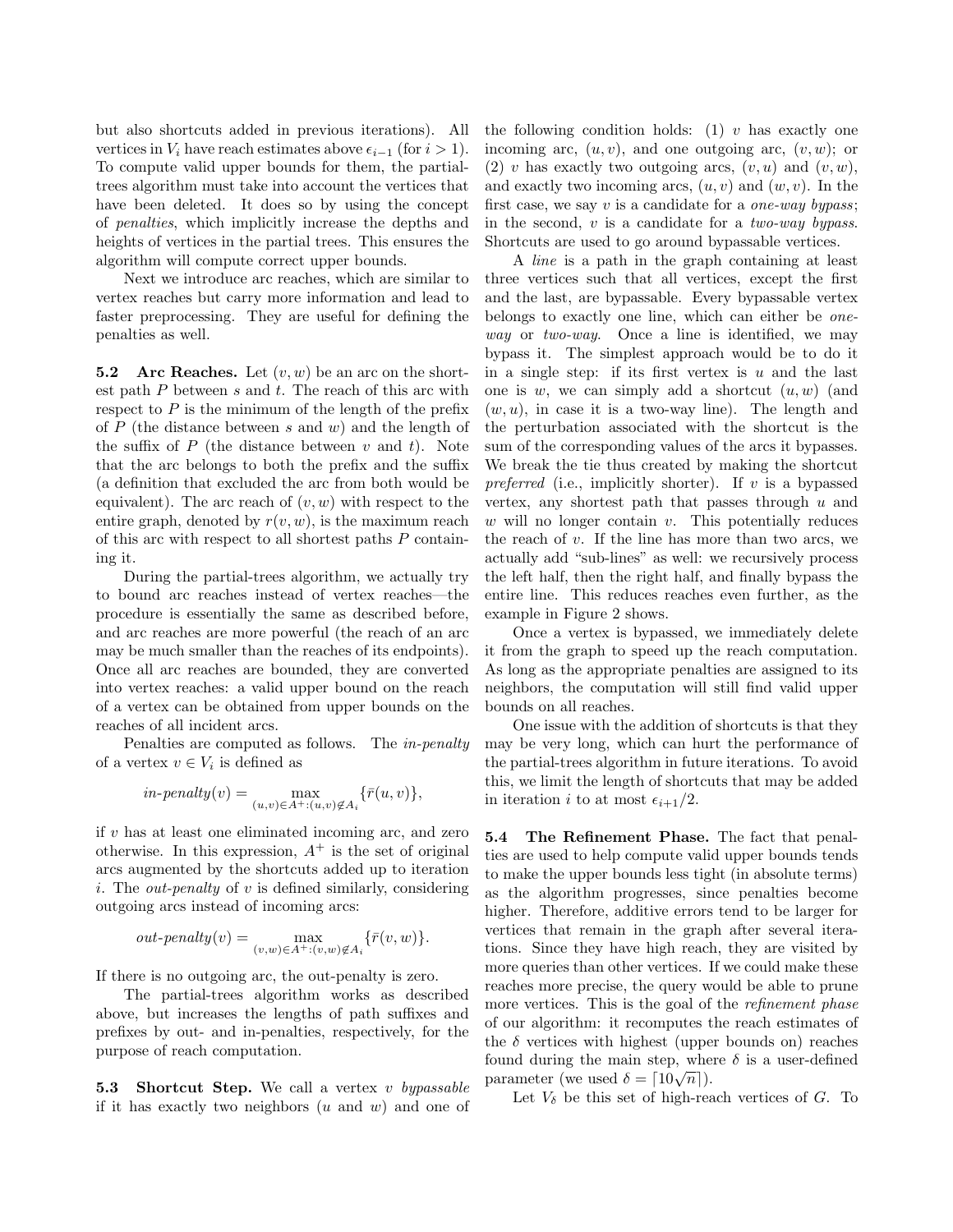

Figure 2: In this graph,  $(s, u)$ ,  $(u, x)$ ,  $(x, v)$ ,  $(v, y)$ ,  $(y, w)$ , and  $(w, t)$  are the original edges (for simplicity, the graph is undirected). Without shortcuts, their reaches are  $r(s) = 0$ ,  $r(u) = 20$ ,  $r(x) = 30$ ,  $r(v) = 36$ ,  $r(y) = 29$ ,  $r(w) = 18$ , and  $r(t) = 0$ . If we add just shortcut  $(u, w)$ , the reaches of three vertices are reduced:  $r(x) = 19$ ,  $r(v) = 12$ , and  $r(y) = 19$ . If we also add shortcuts  $(u, v)$  and  $(v, w)$ , the reaches of x and y are reduced even further, to  $r(x) = r(y) = 0$ .

recompute the reaches, we first determine the subgraph  $G_{\delta} = (V_{\delta}, A_{\delta})$  induced by  $V_{\delta}$ . This graph contains not only original arcs, but also the shortcuts between vertices in  $V_{\delta}$  added during the main phase. We then run an exact vertex reach computation on  $G_{\delta}$  by growing a complete shortest path tree from each vertex in  $V_{\delta}$ . Because these shortest path trees include vertices in  $G_{\delta}$  only, we still have to use penalties to account for the remaining vertices.

5.5 Additional Parameters. The choice of  $\epsilon_1$  and  $\alpha$  is a tradeoff between preprocessing efficiency and the quality of reaches and shortcuts. To choose  $\epsilon_1$ , we first pick  $k = \min\{500, \lfloor\lceil\sqrt{n}\rceil/3\rfloor\}$  vertices at random. For each vertex, we compute the radius of a partial shortest path tree with exactly  $\lfloor n/k \rfloor$  scanned vertices. (This radius is the distance label of the last scanned vertex.) Then we set  $\epsilon_1$  to be twice the minimum of all k radii. We use  $\alpha = 3.0$  until we reach an iteration in the main phase where the number of vertices is smaller than  $\delta$ , then we reduce it to 1.5. This change allows the algorithm to add more shortcuts in the final iterations. The refinement step ensures that the reach bounds of the last  $\delta$  vertices are still good.

#### 6 Reach and the ALT Algorithm

6.1  $A^*$  Search and the ALT Algorithm. A potential function is a function from the vertices of a graph G to reals. Given a potential function  $\pi$ , the *reduced cost* of an arc is defined as  $\ell_{\pi}(v, w) = \ell(v, w) - \pi(v) + \pi(w)$ . Suppose we replace the original distance function  $\ell$  by  $\ell_{\pi}$ . Then for any two vertices x and y, the length of every  $x-y$  path (including the shortest) changes by the same amount,  $\pi(y) - \pi(x)$ . Thus the problem of finding shortest paths in  $G$  is equivalent to the problem of finding shortest paths in the transformed graph.

Now suppose we are interested in finding the shortest path from s to t. Let  $\pi_f$  be a (perhaps domainspecific) potential function such that  $\pi_f(v)$  gives an estimate on the distance from  $v$  to  $t$ . In the context of

this paper,  $A^*$  search [6, 18] is an algorithm that works like Dijkstra's algorithm, except that at each step it selects a labeled vertex  $v$  with the smallest key, defined as  $k_f(v) = d_f(v) + \pi_f(v)$ , to scan next. It is easy to see that A<sup>∗</sup> search is equivalent to Dijkstra's algorithm on the graph with length function  $\ell_{\pi_f}$ . If  $\pi_f$  is such that  $\ell_{\pi_f}$  is nonnegative for all arcs (i.e., if  $\pi_f$  is *feasible*), the algorithm will find the correct shortest paths. We refer to the class of A<sup>∗</sup> search algorithms that use a feasible function  $\pi_f$  with  $\pi_f(t) = 0$  as lower-bounding algorithms. As shown in [16], better estimates lead to fewer vertices being scanned. In particular, a lower-bounding algorithm with a nonnegative potential function visits no more vertices than Dijkstra's algorithm, which uses the zero potential function.

We combine A<sup>∗</sup> search and bidirectional search as follows. Let  $\pi_f$  be the potential function used in the forward search and let  $\pi_r$  be the one used in the reverse search. Since the latter works in the reverse graph, each original arc  $(v, w)$  appears as  $(w, v)$ , and its reduced cost w.r.t.  $\pi_r$  is  $\ell_{\pi_r}(w, v) = \ell(v, w) - \pi_r(w) + \pi_r(v)$ , where  $\ell(v, w)$  is in the original graph. We say that  $\pi_f$  and  $\pi_r$  are consistent if, for all arcs  $(v, w)$ ,  $\ell_{\pi_f}(v, w)$  in the original graph is equal to  $\ell_{\pi_r}(w, v)$  in the reverse graph. This is equivalent to  $\pi_f + \pi_r = \text{const.}$ 

If  $\pi_f$  and  $\pi_r$  are not consistent, the forward and reverse searches use different length functions. When the searches meet, we have no guarantee that the shortest path has been found. Assume  $\pi_f$  and  $\pi_r$ give lower bounds to the sink and from the source, respectively. We use the average function suggested by Ikeda et al. [19], defined as  $p_f(v) = (\pi_f(v) - \pi_r(v))/2$ for the forward computation and as  $p_r(v) = (\pi_r(v) \pi_f(v)/2 = -p_f(v)$  for the reverse one. Although  $p_f$ and  $p_r$  usually do not give lower bounds as good as the original ones, they are feasible and consistent.

The ALT algorithm [13, 16] is based on  $A^*$  and uses landmarks and triangle inequality to compute feasible lower bounds. We select a small subset of vertices as landmarks and, for each vertex in the graph, precompute distances to and from every landmark.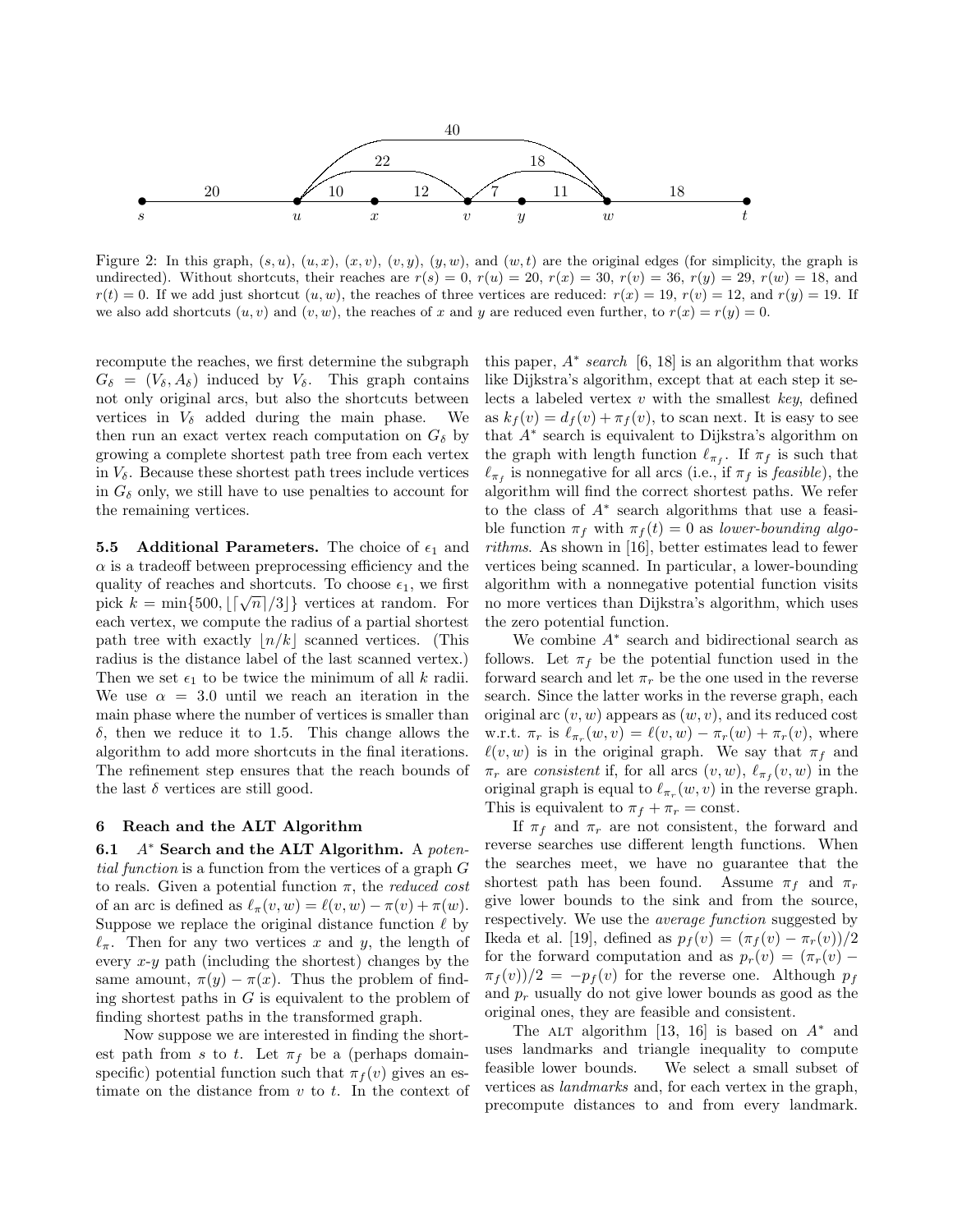Consider a landmark L: if  $d(\cdot)$  is the distance to L, then, by the triangle inequality,  $d(v) - d(w) \leq \text{dist}(v, w)$ ; if  $d(\cdot)$  is the distance from L,  $d(w)-d(v) \leq \text{dist}(v, w)$ . To get the tightest lower bound, one can take the maximum of these bounds, over all landmarks. Intuitively, the best lower bound on  $dist(v, w)$  is given by a landmark that appears "before"  $v$  or "after"  $w$ . We use the version of alt algorithm used in [16], which balances the work of the forward search and the reverse search.

6.2 Reach and  $A^*$  search. Reach-based pruning can be easily combined with  $A^*$  search. Gutman [17] noticed this in the context of unidirectional search. The general approach is to run  $A^*$  search and prune vertices (or arcs) based on reach conditions. When  $A^*$  is about to scan a vertex  $v$ , we can extract the length of the shortest path from the source to  $v$  from the key of v (recall that  $k_f(v) = d_f(v) + \pi_f(v)$ ). Furthermore,  $\pi_f(v)$  is a lower bound on the distance from v to the destination. If the reach of v is smaller than both  $d_f(v)$ and  $\pi_f(v)$ , we prune the search at v.

The reason why reach-based pruning works is that, although A<sup>∗</sup> search uses transformed lengths, the shortest paths remain invariant. This applies to bidirectional search as well. In this case, we use  $d_f(v)$  and  $\pi_f(v)$  to prune in the forward direction, and  $d_r(v)$  and  $\pi_r(v)$  to prune in the reverse direction. Pruning by reach does not affect the stopping condition of the algorithm. We still use the usual condition for  $A^*$  search, which is similar to that of the standard bidirectional Dijkstra, but with respect to reduced costs [16]. We call our implementation of the bidirectional A<sup>∗</sup> search algorithm with landmarks and reach-based pruning REAL. As in ALT, we used a version of REAL that balances the work of the forward search and the reverse search. Our implementation of REAL uses variants of early pruning and arc sorting, modified for the context of  $A^*$  search.

Note that we cannot use implicit bounds with  $A^*$ search. The implicit bound based on the radius of the ball searched in the opposite direction does not apply because the ball is in the transformed space. The selfbounding algorithm cannot be combined with  $A^*$  search in a useful way, because it assumes that the two searches will process balls of radius equal to half of the  $s-t$ distance. This defeats the purpose of A<sup>∗</sup> search, which aims at processing a smaller set.

The main gain in the performance of  $A^*$  search comes from the fact that it directs the two searches towards their goals, reducing the search space. Reachbased pruning sparsifies search regions, and this sparsification is effective for regions searched by both Dijkstra's algorithm and  $A^*$  search.

Note that REAL has two preprocessing algorithms:

the one used by re (which computes shortcuts and reaches) and the one used by ALT (which chooses landmarks and computes distances from all vertices to it). These two procedures are independent from each other: since shortcuts do not change distances, landmarks can be generated regardless of what shortcuts are added. Furthermore, the query is still independent of the preprocessing algorithm: the query only takes as input the graph with shortcuts, the reach values, and the distances to and from landmarks. The actual algorithms used to obtain this data can be changed at will.

# 7 Other Reach Definitions and Related Work

7.1 Gutman's Algorithm. In [17], Gutman computes shortest routes with respect to travel times. However, his algorithm, which is unidirectional, uses Euclidean bounds on travel distances, not times. This requires a more general definition of reach, which involves, in addition to the metric induced by graph distances (*native metric*), another metric  $M$ , which can be different. To define reach, one considers native shortest paths, but takes subpath lengths and computes reach values for  $M$ -distances. It is easy to see how these reaches can be used for pruning. Note that Gutman's algorithm can benefit from shortcuts, although he does not use them. All our algorithms have natural distance bounds for the native metric, so we use it as M.

Other major differences between re and Gutman's algorithm are as follows. First, re is bidirectional, and bidirectional shortest path algorithms tend to scan fewer vertices than unidirectional ones. Second, RE uses implicit lower bounds and thus does not need the vertex coordinates required by Gutman's algorithm. Finally, re preprocessing creates shortcuts, which Gutman's algorithm does not. There are some other differences in the preprocessing algorithm, but their effect on performance is less significant. In particular, we do not grow partial trees from eliminated vertices, which requires a slightly different interpretation of penalties.

A variant of Gutman's algorithm uses A<sup>∗</sup> search with Euclidean lower bounds. In addition to the differences mentioned in the previous paragraph, REAL differs in using tighter landmark-based lower bounds.

7.2 Cardinality Reach and Highway Hierarchies. We now discuss the relationship between our reach-based algorithm (RE) and the HH algorithm of Sanders and Schultes. Since hh is described for undirected graphs, we restrict the discussion to this case.

We introduce a variant of reach that we call *c-reach* (cardinality reach). Given a vertex  $v$  on a shortest path P, grow equal-cardinality balls centered at its endpoints until v belongs to one of the balls. Let  $c_P(v)$  be the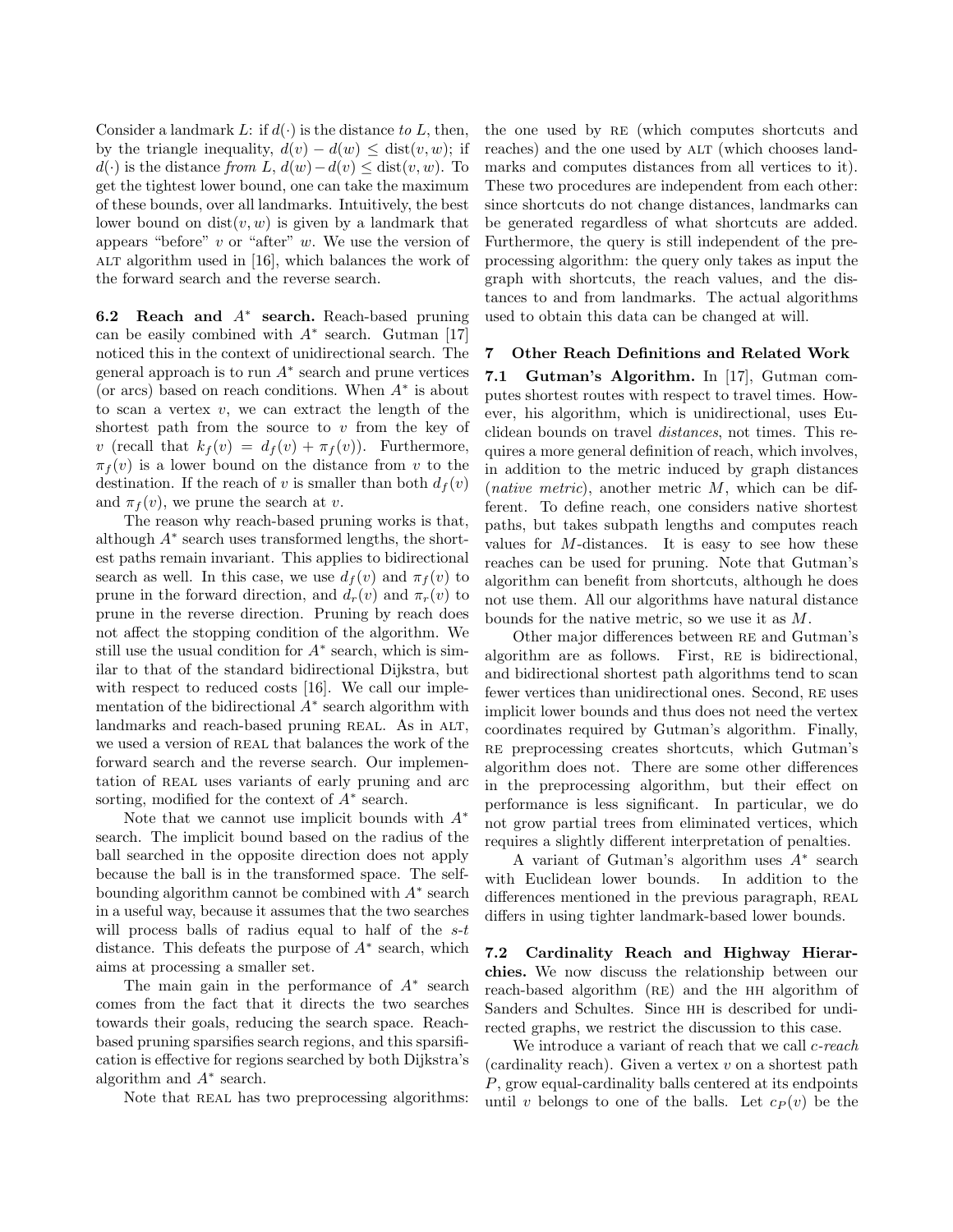Table 1: Road Networks

| <b>NAME</b> | <b>DESCRIPTION</b> | <b>VERTICES</b> | ARCS       | LATITUDE (N)         | LONGITUDE $(W)$                |
|-------------|--------------------|-----------------|------------|----------------------|--------------------------------|
| ΝA          | North America      | 29 883 886      | 70 297 895 | $[-\infty, +\infty]$ | $\left[-\infty,+\infty\right[$ |
| E           | Eastern USA        | 4 2 5 6 9 9 0   | 10 088 732 | [24.0; 50.0]         | $[-\infty; 79.0]$              |
| NW          | Northwest USA      | 1649045         | 3 778 225  | [42.0; 50.0]         | [116.0; 126.0]                 |
| COL.        | Colorado           | 585950          | 1 396 345  | [37.0; 41.0]         | [102.0; 109.0]                 |
| BAY         | Bay Area           | 330024          | 793681     | [37.0; 39.0]         | [121; 123]                     |
|             |                    |                 |            |                      |                                |

cardinality of each of the balls at this point. The creach of v,  $c(v)$ , is the maximum, over all shortest paths P, of  $c_P(v)$ . Note that if we replace cardinality with radius, we get the definition of reach. To use c-reach for pruning the search, we need the following values. For a vertex v and a nonnegative integer i, let  $\rho(v,i)$ be the radius of the smallest ball centered at  $v$  that contains i vertices. Consider a search for the shortest path from  $s$  to  $t$  and a vertex  $v$ . We do not need to scan v if  $\rho(s, c(v)) < \text{dist}(s, v)$  and  $\rho(t, c(v)) < \text{dist}(v, t)$ . Implementation of this pruning method would require maintaining  $n - 1$  values of  $\rho$  for every vertex.

The main idea behind hh preprocessing is to use the partial-trees algorithm for c-reaches instead of reaches. Given a threshold  $h$ , the algorithm identifies vertices that have  $c$ -reach below  $h$  (local vertices). Consider a bidirectional search. During the search from s, once the search radius advances past  $\rho(s, h)$ , one can prune local vertices in this search. One can do similar pruning for the reverse search. This idea is applied recursively to the graph with low c-reach vertices deleted. This gives a hierarchy of vertices, in which each vertex needs to store a  $\rho$ -value for each level of the hierarchy it is present at. The preprocessing phase of hh also shortcuts lines and uses other heuristics to reduce the graph size at each iteration.

An important property of the hh query algorithm, which makes it similar to the self-bounding algorithm discussed in Section 4, is that the search in a given direction never goes to a lower level of the hierarchy. Our self-bounding algorithm can be seen as having a "continuous hierarchy" of reaches: once a search leaves a reach level, it never comes back to it. Like the selfbounding algorithm, HH cannot be combined with  $A^*$ search in a natural way.

## 8 Experimental Results

8.1 Experimental Setup. We implemented our algorithms in C++ and compiled them with Microsoft Visual C++ 7.0. All tests were performed on an AMD Opteron with 16 GB of RAM running Microsoft Windows Server 2003 at 2.4 GHz.

We use a standard cache-efficient graph represen-

tation. All arcs are stored in a single array, with each arc represented by its head and its length.<sup>1</sup> The array is sorted by arc tail, so all outgoing arcs from a vertex appear consecutively. An array of vertices maps the identifier of a vertex to the position (in the list of arcs) of the first element of its adjacency list. All query algorithms use standard four-way heaps.

We conduct most of our tests on road networks. We test our algorithm on the five graphs described in Table 1. The first graph in the table, North America (NA), was extracted from Mappoint.NET data and represents Canada, the United States (including Alaska), and the main roads of Mexico. The other four instances are representative subgraphs of NA (for tests on more subgraphs, see [14]). All graphs are directed and biconnected. We ran tests with two length functions: travel times and travel distances.

For a comparison with hh, we use the graph of the United States built by Sanders and Schultes [28] based on Tiger-Line data [35]. Because our implementations of alt and real assume the graph to be connected (to simplify implementation), we only take the largest connected component of this graph, which contains more than 98.6% of the vertices. The graph is undirected, and we replace each edge  $\{v, w\}$  by arcs  $(v, w)$  and  $(w, v)$ . Our version of the graph (which we call USA) has 23 947 347 vertices and 57 708 624 arcs.

We also performed experiments with grid graphs. Vertices of an  $x \times y$  grid graph correspond to points on a two-dimensional grid with coordinates i, j for  $0 \leq i < x$ and  $0 \leq j \leq y$ . Each vertex has arcs to the vertices to its left, right, up, and down neighbors, if present. Arc lengths are integers chosen uniformly at random from [1, 1024]. We use square grids (i.e.,  $x = y$ ).

Unless otherwise noted, in each experiment we run the algorithms with a fixed set of parameters. For ALT we use the same parameters as in [16]: for each graph we generated one set of 16 maxcover landmarks, and each st search uses dynamic selection to pick between two and

 $\overline{^{1}$ The length is stored as a 16-bit integer on the original graphs and as a 32-bit integer for the graphs with shortcuts. The head is always a 32-bit integer.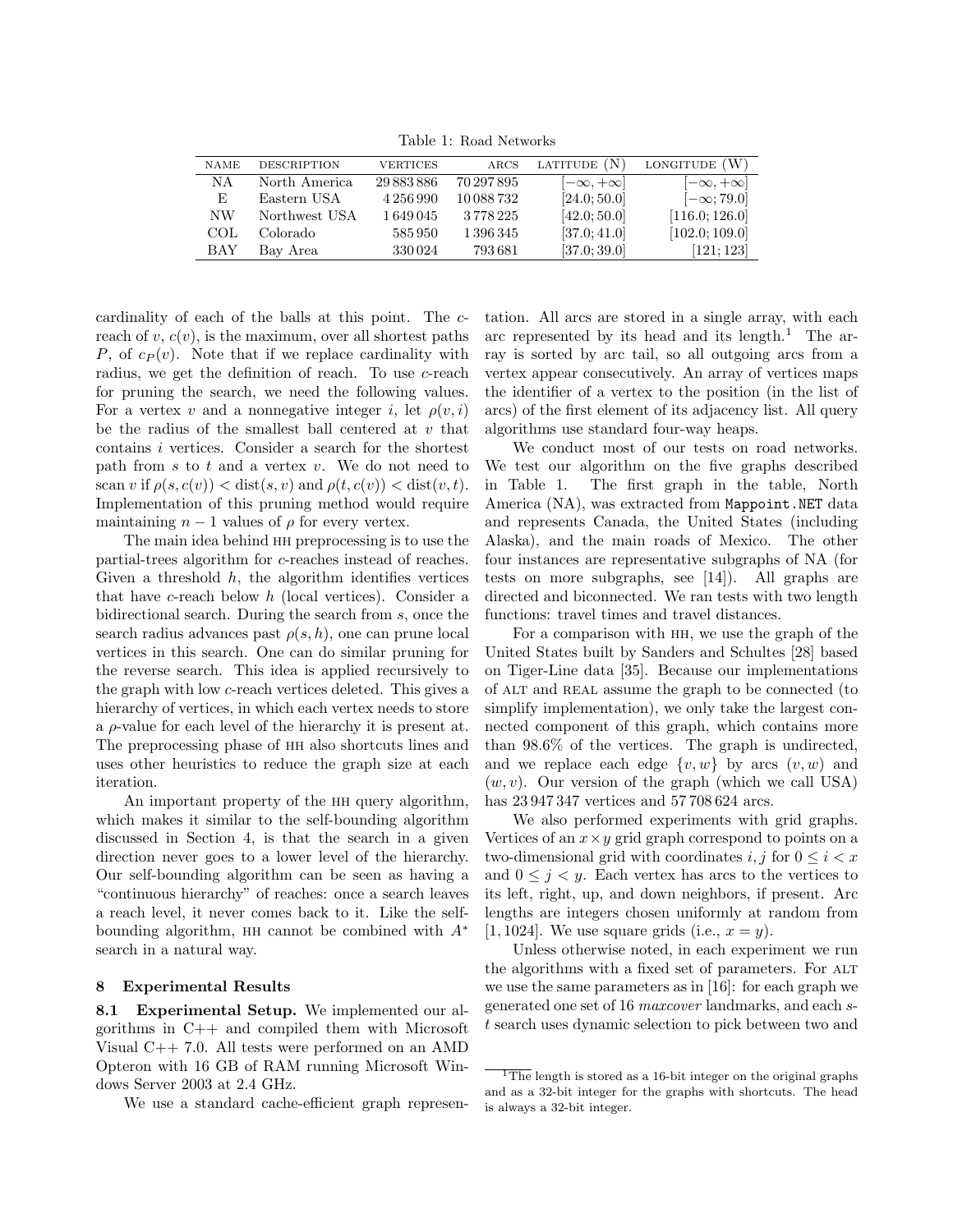six of those. The same set of landmarks was also used by REAL. Upper bounds on reaches were generated with the algorithm described in Section 5. The reaches thus obtained (alongside with the corresponding shortcuts) were used by both RE and REAL.

8.2 Road Networks. Tables 2 and 3 present the results obtained by our algorithms when applied to the Mappoint.NET graphs with the travel-time and traveldistance metrics, respectively. In these experiments, we used 1000 random s-t pairs for each graph. We give results for preprocessing, average-case performance, and worst-case performance. For queries, we give both absolute numbers and the speedup with respect to an implementation of the bidirectional Dijkstra's algorithm (to which we refer as b).

For queries, the running time generally increases with graph size. While the complexity of ALT grows roughly linearly with the graph size, RE and REAL scale better. For small graphs, ALT is competitive with RE, but for large graphs the latter is more than 20 times faster. REAL is 3 to 4 times faster than RE.

In terms of preprocessing, we note that computing landmarks is significantly faster than finding good upper bounds on reaches. However, landmark data (with a reasonable number of landmarks) takes up more space than reach data; compare the space usage of re and alt. In fact, the reaches themselves are a minor part (less than  $20\%$ ) of the total space required by RE. The rest of the space is used up by the graph with shortcuts (typically, the number of arcs increases by 35% to 55%) and by the shortcut translation map, used to convert shortcuts into its constituent arcs. The time for actually performing this conversion after each query is not taken into account in our experiments, since not all applications require it.

Next we compare the results for the two metrics. With the travel distance metric, the superiority of highways over local roads becomes much less pronounced than with travel times. As a result, RE become twice as slow for queries, and preprocessing takes 2.5 times longer on NA. On the other hand, ALT queries slow down only by about 20%, and preprocessing slows down even less. Changes in the performance of REAL fall inbetween, which implies that its speedup with respect to RE becomes higher (on NA, REAL visits less than one tenth as many vertices as re on average). All algorithms require a similar amount of space for travel times and for travel distances. While not quite as good as with travel times, the performance for travel distances is still excellent: REAL can find a shortest path on NA in less than 6 milliseconds on average.

While  $s$  and  $t$  are usually far apart on random  $s$ -

t pairs, queries for driving directions tend to be more local. We used an idea from [28] to generate queries with different degrees of locality for NA. See Figure 3. When  $s$  and  $t$  are close together,  $\Lambda$ LT visits fewer vertices than RE. However, since the asymptotic performance of ALT is worse, RE quickly surpasses it as  $s$  and  $t$  get farther apart. REAL is the best algorithm in every case. Comparing plots for travel time and distance metrics, we note that ALT is less affected by the metric change than the other algorithms.

8.3 Comparison to Highway Hierarchies. As already mentioned, HH is the most practical of the previous P2P algorithms. Recall that hh works for undirected graphs only, while our algorithms work on directed graphs (which are more general). To compare our algorithms with hh, we use the (undirected) USA graph. Data for hh on USA, which we take from [28] and from a personal communication from Dominik Schultes, is available for the travel time metric only.

We compare both operation counts and running times. Since for all algorithms queries are based on the bidirectional Dijkstra's algorithm, comparing the number of vertices scanned is informative. For the running times, note that the hh experiments were conducted on a somewhat different machine. It was slightly slower than ours: an AMD Opteron running at 2.2 GHz (ours is an AMD Opteron running at 2.4 GHz) using the Linux operating system (ours uses Windows). Furthermore, implementation styles may be different. This introduces an extra error margin in the running time comparison. (To emphasize this, we use  $\approx$  when stating running times for hh in Table 4.) However, comparing running times gives a good sanity check, and is necessary for preprocessing algorithms, which differ more than the query algorithms.

While in all our experiments we give the maximum number of vertices visited during the 1 000 queries we tested, Sanders and Schultes also obtain an upper bound on the worst-case number by running the search from each vertex in the graph to an unreachable dummy vertex and doubling the maximum number of vertices scanned. We did the same for RE. Note that this approach does not work for the landmark-based algorithms, as preprocessing would determine that no landmark is reachable to or from the dummy vertex. For both metrics, the upper bound is about a factor 1.5 higher than the lower bound given by the maximum over 1 000 trials, suggesting that the latter is a reasonable approximation of the worst-case behavior.

Data presented in Table 4 for the travel time metric suggests that RE and HH have similar performance and memory requirements. REAL queries are faster, but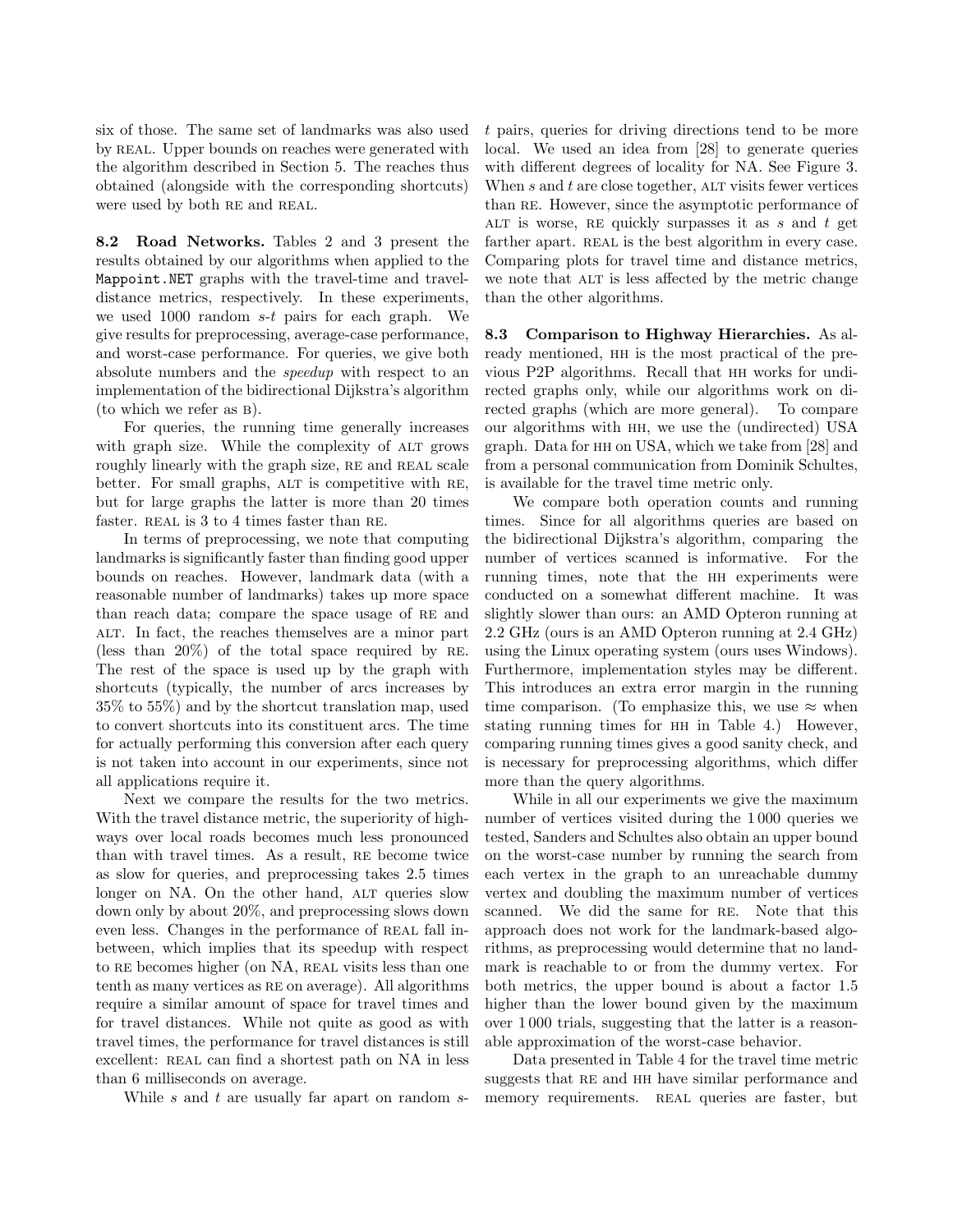Table 2: Algorithm performance on road networks with travel times as arc lengths: total preprocessing time, total space in disk required by the preprocessed data (in megabytes), average number of vertices scanned per query (over 1000 random queries), maximum number of vertices scanned (over the same queries), and average running times. Query data shown in both absolute values and as a speedup with respect to the bidirectional Dijkstra algorithm.

|              |               | PREP.    | <b>DISK</b>  | <b>QUERY</b> |            |              |            |          |            |  |
|--------------|---------------|----------|--------------|--------------|------------|--------------|------------|----------|------------|--|
|              |               | TIME     | <b>SPACE</b> | AVG SCANS    |            | MAX SCANS    |            | AVG TIME |            |  |
| <b>GRAPH</b> | <b>METHOD</b> | $(\min)$ | (MB)         | <b>COUNT</b> | <b>SPD</b> | <b>COUNT</b> | <b>SPD</b> | ms       | <b>SPD</b> |  |
| <b>BAY</b>   | ALT           | 0.7      | 26           | 4052         | 29         | 54818        | 5          | 3.39     | 16         |  |
|              | RE            | $3.2\,$  | 19           | 1590         | 74         | 3438         | 85         | 1.17     | 48         |  |
|              | REAL          | 3.9      | 40           | 290          | 404        | 1691         | 172        | 0.45     | 123        |  |
| COL          | ALT           | 1.6      | 47           | 7373         | 26         | 85246        | 6          | 5.84     | 15         |  |
|              | RE            | $5.2\,$  | 36           | 2 1 8 1      | 88         | 5074         | 103        | 1.80     | 49         |  |
|              | REAL          | 6.9      | 73           | 306          | 624        | 1612         | 324        | 0.59     | 149        |  |
| <b>NW</b>    | ALT           | 3.9      | 132          | 14 178       | 36         | 144082       | 8          | 12.52    | 21         |  |
|              | RE            | 17.5     | 100          | 2804         | 184        | 5877         | 203        | 2.39     | 112        |  |
|              | REAL          | 21.4     | 204          | 367          | 1408       | 1513         | 789        | 0.73     | 365        |  |
| E            | ALT           | 15.2     | 342          | 35044        | 42         | 487194       | 8          | 44.47    | 18         |  |
|              | RE            | 84.7     | 255          | 6925         | 212        | 13857        | 277        | 7.06     | 116        |  |
|              | REAL          | 99.9     | 523          | 795          | 1843       | 4543         | 844        | 1.61     | 510        |  |
| <b>NA</b>    | ALT           | 95.3     | 2398         | 250381       | 41         | 3584377      | 8          | 393.41   | 19         |  |
|              | RE            | 678.8    | 1844         | 14684        | 698        | 24618        | 1 1 0 4    | 17.38    | 439        |  |
|              | <b>REAL</b>   | 774.2    | 3726         | 1595         | 6430       | 7450         | 3647       | 3.67     | 2080       |  |

Table 3: Algorithm performance on road networks with travel distances as arc lengths: total preprocessing time, total space in disk required by the preprocessed data (in megabytes), average number of vertices scanned per query (over 1000 random queries), maximum number of vertices scanned (over the same queries), and average running times. Query data shown in both absolute values and as a speedup with respect to the bidirectional Dijkstra algorithm.

|              |               | PREP.       | <b>DISK</b>  |              |            | <b>QUERY</b> |            |          |            |
|--------------|---------------|-------------|--------------|--------------|------------|--------------|------------|----------|------------|
|              |               | <b>TIME</b> | <b>SPACE</b> | AVG SCANS    |            | MAX SCANS    |            | AVG TIME |            |
| <b>GRAPH</b> | <b>METHOD</b> | min)        | (MB)         | <b>COUNT</b> | <b>SPD</b> | COUNT        | <b>SPD</b> | ms       | <b>SPD</b> |
| BAY          | ALT           | 0.8         | 27           | 3383         | 35         | 42 192       | 7          | 3.25     | 18         |
|              | RE            | 4.6         | 19           | 2761         | 43         | 6313         | 45         | 2.05     | 28         |
|              | <b>REAL</b>   | 5.4         | 41           | 335          | 356        | 2717         | 105        | 0.45     | 128        |
| COL          | ALT           | 1.8         | 48           | 7793         | 24         | 126 755      | 4          | 6.34     | 14         |
|              | RE            | 9.7         | 36           | 3792         | 50         | 10067        | 50         | 3.16     | 28         |
|              | <b>REAL</b>   | 11.5        | 75           | 406          | 469        | 2805         | 178        | 0.72     | 123        |
| NW           | ALT           | 4.2         | 136          | 20 662       | 26         | 426 069      | 3          | 21.61    | 12         |
|              | RE            | 21.3        | 101          | 4217         | 125        | 10630        | 121        | 3.81     | 71         |
|              | <b>REAL</b>   | 25.4        | 208          | 478          | 1 1 0 3    | 3058         | 419        | 0.89     | 302        |
| E            | ALT           | 14.6        | 353          | 43737        | 35         | 582663       | 7          | 61.98    | 15         |
|              | RE            | 158.9       | 258          | 14025        | 108        | 28 144       | 141        | 13.28    | 69         |
|              | <b>REAL</b>   | 173.4       | 537          | 1 1 4 2      | 1323       | 7097         | 560        | 2.27     | 404        |
| <b>NA</b>    | ALT           | 97.2        | 2511         | 292777       | 36         | 3588684      | 8          | 476.86   | 17         |
|              | RE            | 1623.0      | 1866         | 30962        | 336        | 56794        | 485        | 34.92    | 231        |
|              | <b>REAL</b>   | 1 720.2     | 3860         | 2653         | 3922       | 17527        | 1570       | 5.97     | 1351       |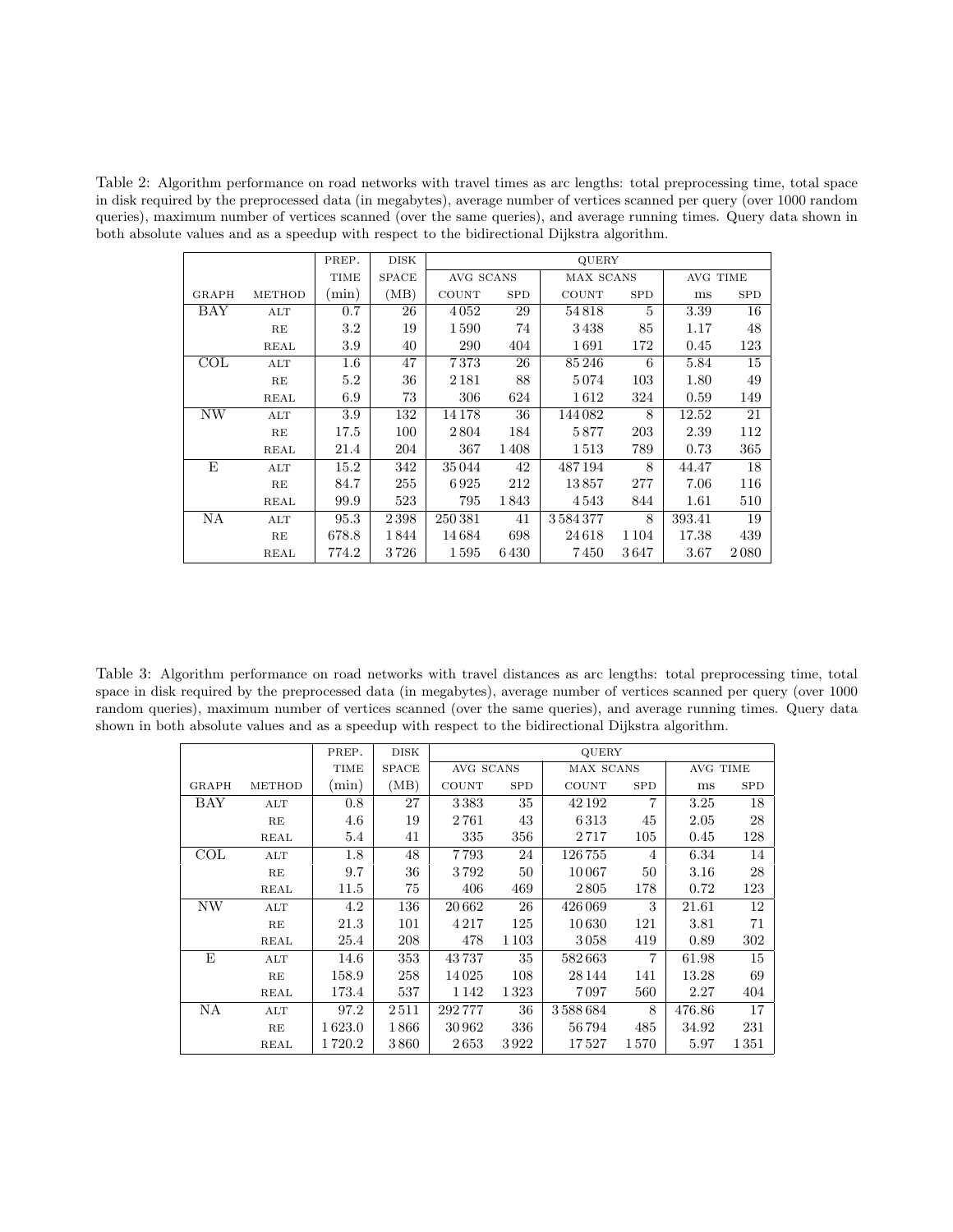

Figure 3: Average number of scanned vertices for local queries on NA with travel times (left) and distances (right). The horizontal axis refers to buckets with 1000 pairs each. Each pair s-t in bucket i is such that s is chosen at random and t is the j-th farthest vertex from s, where j is selected uniformly at random from the range  $(2^{i-1}, 2^i]$ . The vertical axis is in log scale.

Table 4: Results for the undirected USA graph (same measures as in Table 2). For hh, averages are taken over 10 000 random queries (but the maximum is still taken over 1000). For HH and RE we also give an upper bound on the maximum number of scans (UB). Data for HH with travel distances is not available.

|                  |               | PREP.           | <b>DISK</b>  | <b>QUERY</b> |            |              |            |                          |                |               |
|------------------|---------------|-----------------|--------------|--------------|------------|--------------|------------|--------------------------|----------------|---------------|
|                  |               | TIME            | <b>SPACE</b> | AVG SCANS    |            | MAX SCANS    |            |                          | AVG TIME       |               |
| METRIC           | <b>METHOD</b> | min)            | (MB)         | <b>COUNT</b> | <b>SPD</b> | <b>COUNT</b> | <b>SPD</b> | UB                       | ms             | <b>SPD</b>    |
| <b>TIMES</b>     | ALT           | 92.7            | 1984         | 177028       | 44         | 2587562      | 8          | $\overline{\phantom{a}}$ | 322.78         | 21            |
|                  | RE            | 365.9           | 1476         | 3851         | 2000       | 8722         | 2 3 3 0    | 13364                    | 4.50           | 1475          |
|                  | REAL          | 458.5           | 3038         | 891          | 8646       | 3667         | 5541       |                          | 1.84           | 3601          |
|                  | HH            | $\approx 258.0$ | 1457         | 3912         | 1969       | 5955         | 3412       | 8678                     | $\approx 7.04$ | $\approx 937$ |
| <b>DISTANCES</b> | ALT           | 99.9            | 1959         | 256507       | 33         | 2674150      | 8          | $\overline{\phantom{a}}$ | 392.84         | 15            |
|                  | RE            | 981.5           | 1503         | 22377        | 376        | 44 130       | 500        | 68672                    | 25.59          | 236           |
|                  | REAL          | 1081.4          | 3040         | 2 1 1 9      | 3973       | 11 163       | 1977       |                          | 4.89           | 1235          |

it needs more memory. ALT queries are substantially slower, but preprocessing is faster.

Lacking data for hh, we cannot compare it to our algorithms for the travel distance metric. Performance of our algorithms on USA with this metric is similar to that on NA with the same metric. This suggests that directed graphs are not much harder than undirected ones for our algorithms. In contrast, with the travel time metric, the performance of re (and, to a lesser extent, REAL) is much better on USA than on NA. This suggests that the hierarchy on the USA graph with travel times is more evident than on NA, probably because USA has a small number of road categories.

8.4 Grids. Although road networks are our motivating application, we also tested our algorithms on grid graphs. As with road networks, for each graph we generated 1 000 pairs of vertices, each selected uniformly at random. These graphs have no natural hierarchy of shortest paths, which results in a large fraction of the vertices having high reach. For these tests, we used the same parameter settings as for road networks. It is unclear how much one can increase performance by tuning parameter values. As preprocessing for grids is fairly expensive, we limited the maximum grid size to about half a million vertices. The results are shown in Table 5.

As expected, RE does not get nearly as much speedup on grids as it does on road networks (see Tables 2 and 3). However, there is some speedup, and it does grow (albeit slowly) with grid size. ALT is significantly faster than re: in fact, its speedup on grids is comparable to that on road networks. However, the speedup does not appear to change much with grid size, and it is likely that for very large grids RE would be faster.

An interesting observation is that REAL remains the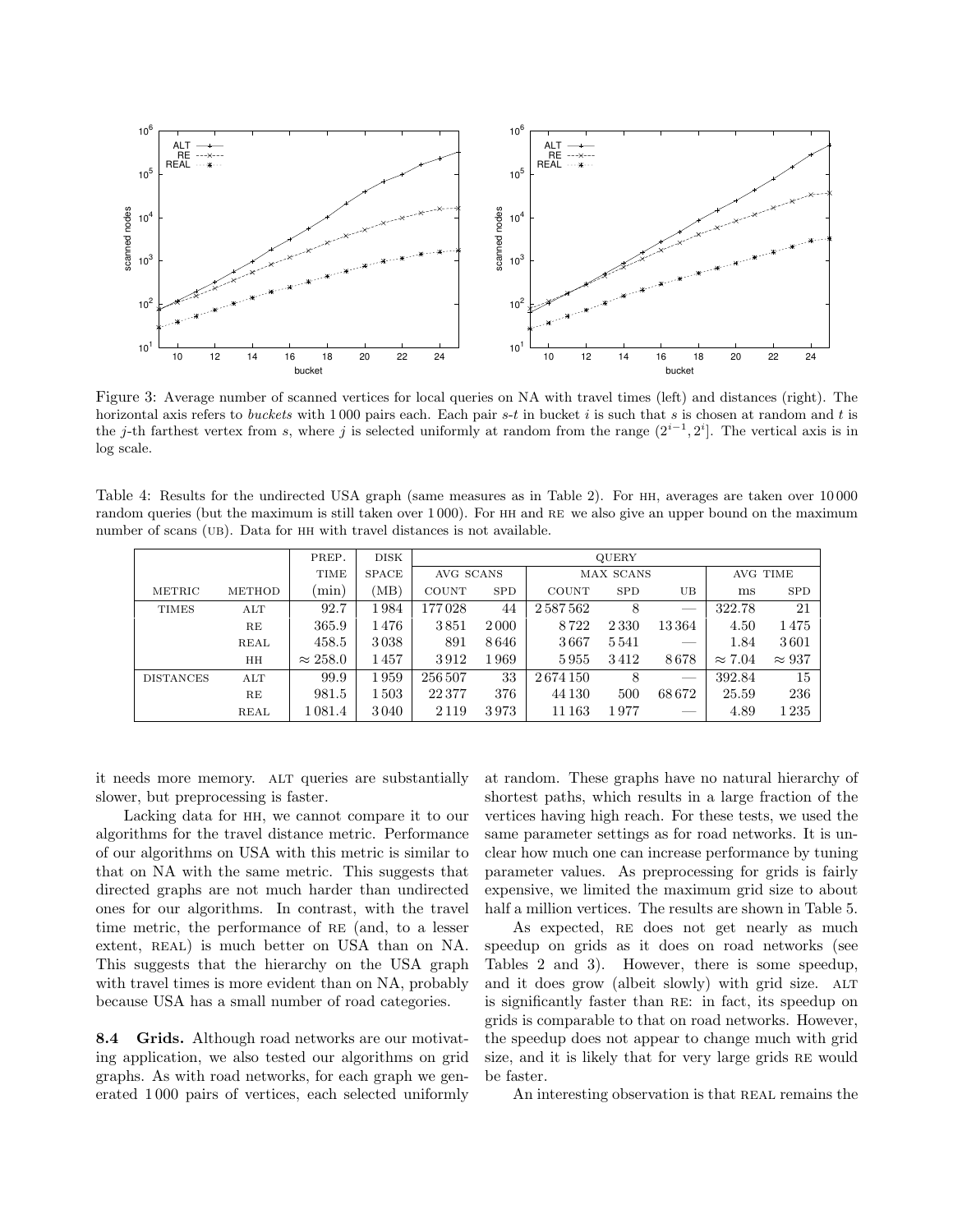Table 5: Algorithm performance on grid graphs with random arc lengths. For each graph and each method, the table shows the total time spent in preprocessing, the total size of the data stored on disk after preprocessing, the average number of vertices scanned (over 1000 random queries), the maximum number of vertices scanned (over the same queries), and the average running time. For the last three measures, we show both the actual value and the speedup (SPD) with respect to B.

|          |               | PREP. | <b>DISK</b>  | QUERY        |            |              |            |          |            |
|----------|---------------|-------|--------------|--------------|------------|--------------|------------|----------|------------|
|          |               | TIME  | <b>SPACE</b> | AVG SCANS    |            | MAX SCANS    |            | AVG TIME |            |
| VERTICES | <b>METHOD</b> | (min) | (MB)         | <b>COUNT</b> | <b>SPD</b> | <b>COUNT</b> | <b>SPD</b> | msec     | <b>SPD</b> |
| 65536    | ALT           | 0.2   | 6.2          | 686          | 29.6       | 8766         | 5.5        | 0.52     | 17.6       |
|          | RE            | 12.3  | 5.2          | 5514         | 3.7        | 10036        | 4.8        | 3.09     | 2.9        |
|          | <b>REAL</b>   | 12.5  | 9.6          | 363          | 55.9       | 2630         | 18.4       | 0.34     | 26.4       |
| 131044   | ALT           | 0.6   | 12.4         | 1307         | 32.6       | 14400        | 7.2        | 1.42     | 13.9       |
|          | RE            | 44.7  | 10.4         | 9369         | 4.6        | 16247        | 6.4        | 5.94     | 3.3        |
|          | <b>REAL</b>   | 45.3  | 19.3         | 551          | 77.4       | 3 1 7 4      | 32.6       | 0.77     | 25.8       |
| 262144   | ALT           | 0.9   | 25.1         | 2382         | 35.9       | 27399        | 7.3        | 2.81     | 16.1       |
|          | RE            | 131.4 | 20.7         | 14449        | 5.9        | 24 24 8      | 8.3        | 9.75     | 4.6        |
|          | <b>REAL</b>   | 132.3 | 38.8         | 791          | 108.0      | 5020         | 39.9       | 1.22     | 37.1       |
| 524 176  | ALT           | 1.9   | 50.2         | 4416         | 38.8       | 40 568       | 9.9        | 5.25     | 17.5       |
|          | RE            | 232.1 | 41.4         | 23 201       | 7.4        | 39433        | 10.2       | 17.47    | 5.3        |
|          | <b>REAL</b>   | 234.1 | 77.7         | 1 1 7 2      | 146.3      | 7702         | 52.3       | 1.61     | 57.2       |

best algorithm in this test, and its speedup grows with grid size. For our largest grid, queries for real improve on alt by about a factor of four for all performance measures that we considered. The space penalty of REAL with respect to ALT is a factor of about 1.5. REAL is over 50 times better than b. This shows that the combination of reaches and landmarks is more robust than either ALT or RE individually.

The most important downside of the reach-based approach on grids is its large preprocessing time. An interesting question is whether this can be improved. This would require a more elaborate procedure for adding shortcuts to a graph (instead of just waiting for lines to appear during the preprocessing algorithm). Such an improvement may lead to a better preprocessing algorithm for road networks as well.

8.5 Additional Experiments. We ran our preprocessing algorithm on BAY with and without shortcut generation. The results are shown in Table 6. Without shortcuts, queries visited almost 10 times as many vertices, and preprocessing was more than 15 times slower; for larger graphs, the relative performance is even worse. Without shortcuts, preprocessing NA is impractical. The table also compares approximate and exact reach computations. Again, preprocessing for exact reaches is extremely expensive, and of course shortcuts do not make it any faster (note that the shortcuts in this case are the ones added by the approximate algorithm). Fortunately, our upper bounding heuristic seems to do a good enough job: on BAY, exact reaches improved queries by less than 25%.

We also experimented with the number of landmarks REAL uses on NA. With as few as four landmarks, real is already twice as fast as re on average (while visiting less than one third of the vertices). In general, more landmarks give better results, but with more than 16 landmarks the additional speedup does not seem to be worth the extra amount of space required.

# 9 Conclusion and Future Work

The reach-based shortest path approach leads to simple query algorithms with efficient implementations. Adding shortcuts greatly improves the performance of these algorithms on road networks. We have shown that the algorithm re, based on these ideas, is competitive with the best previous method. Moreover, it combines naturally with  $A^*$  search. The resulting algorithm, REAL, improves query times even more: an average query in North America takes less than 4 milliseconds.

However, we believe there is still room for improvement. In particular, we could make the algorithm more cache-efficient by reordering the vertices so that those with high reach appear close to each other. There are few of those, and they are much more likely to be visited during any particular search than low-reach vertices.

The number of vertices visited could also be reduced. With shortcuts added, a shortest path on NA with travel times has on average less than 100 vertices,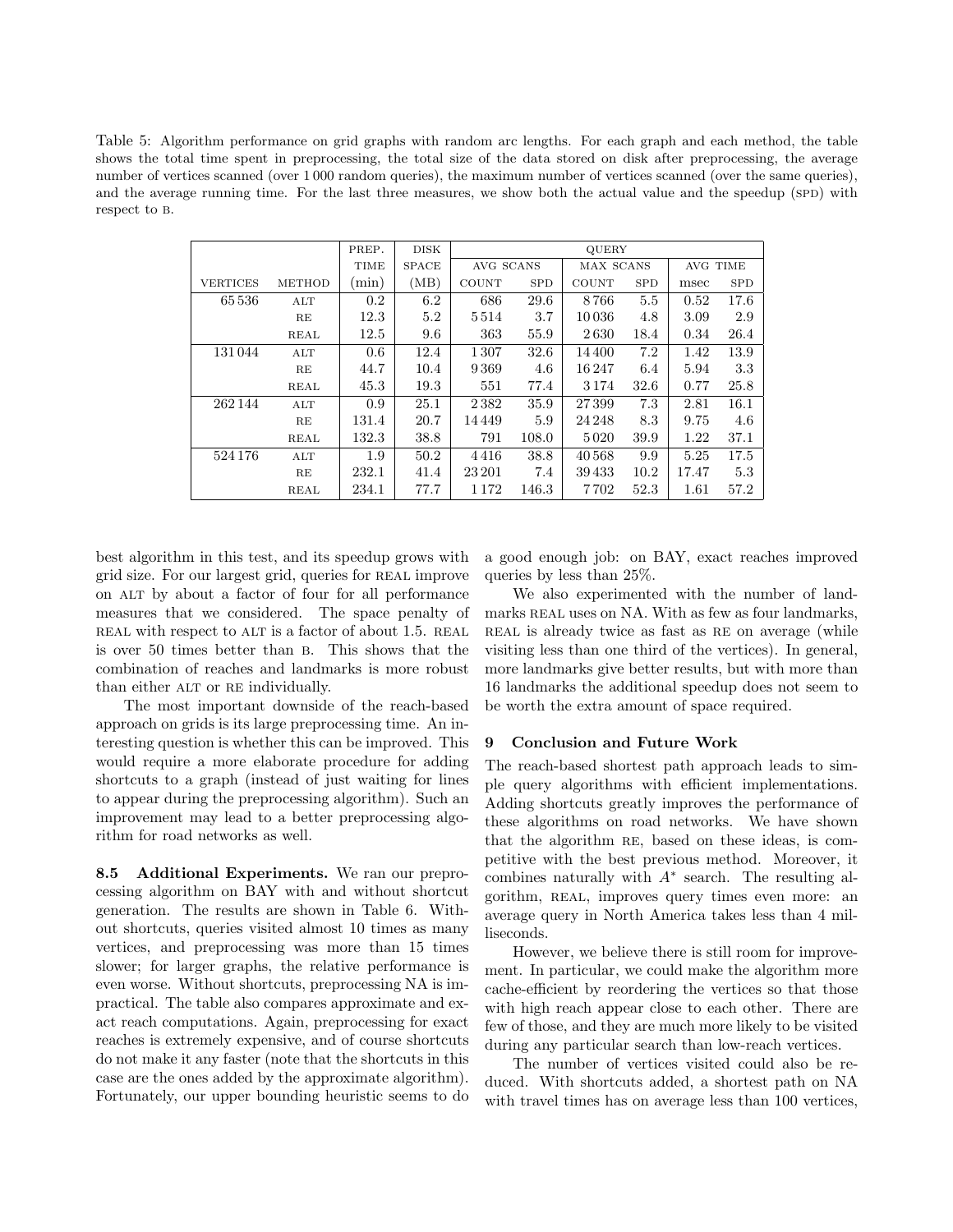|                  |                  |                | PREP.       | <b>QUERY</b> |              |             |
|------------------|------------------|----------------|-------------|--------------|--------------|-------------|
|                  |                  |                | <b>TIME</b> | <b>AVG</b>   | MAX          | <b>TIME</b> |
| METRIC           | <b>SHORTCUTS</b> | <b>REACHES</b> | min)        | <b>SCANS</b> | <b>SCANS</b> | ms)         |
| <b>TIMES</b>     | NO.              | APPROX.        | 52.8        | 13369        | 28420        | 6.44        |
|                  |                  | <b>EXACT</b>   | 966.1       | 11 194       | 24 3 5 8     | 6.05        |
|                  | <b>YES</b>       | APPROX.        | 3.2         | 1590         | 3438         | 1.17        |
|                  |                  | <b>EXACT</b>   | 980.7       | 1383         | 3056         | 0.97        |
| <b>DISTANCES</b> | NO.              | APPROX.        | 82.5        | 17448        | 37171        | 9.47        |
|                  |                  | <b>EXACT</b>   | 956.9       | 13986        | 30788        | 7.61        |
|                  | <b>YES</b>       | APPROX.        | 4.6         | 2761         | 6313         | 2.05        |
|                  |                  | <b>EXACT</b>   | 1078.9      | 2 2 0 8      | 5 1 5 9      | 1.55        |

Table 6: Results for re with different reach values on BAY, both with and without shortcuts.

but an average REAL search scans more than 1500 vertices. Simply adding more landmarks would require too much space, however. To overcome this, one could store landmark distances only for a fraction (e.g., 20%) of the vertices, those with reach greater than some threshold R. The query algorithm would first search balls of radius  $R$  around  $s$  and  $t$  without using landmarks, then would start using landmarks from that point on. Another potential improvement would be to pick a set of landmarks specific to REAL (in our current implementation, REAL uses the same landmarks as  $ALT$ ).

Also, one could reduce the space required to store  $\overline{r}$  values by picking a constant  $\gamma$ , rounding  $\overline{r}$ 's up to the nearest integer power of  $\gamma$ , and storing the logarithms to the base  $\gamma$  of the  $\overline{r}$ 's.

Our query algorithm is independent of the preprocessing algorithm, allowing us to state natural subproblems for the latter. What is a good number of shortcuts to add? Where to add them? How to do it efficiently?

Another natural problem, originally raised by Gutman [17], is that of efficient reach computation. Can one compute reaches in less than  $\Theta(nm)$  time? What about provably good upper bounds on reaches? Our results add another dimension to this direction of research by allowing shortcuts to be added to improve performance.

Another interesting direction of research is to identify a wider class of graphs for which these techniques work well, and to make the algorithms more robust over that class.

# Acknowledgments

We would like to thank Peter Sanders and Dominik Schultes for their help with the USA graph data.

# References

[1] B. V. Cherkassky, A. V. Goldberg, and T. Radzik.

Shortest Paths Algorithms: Theory and Experimental Evaluation. Math. Prog., 73:129–174, 1996.

- [2] L. J. Cowen and C. G. Wagner. Compact Roundtrip Routing in Directed Networks. In Proc. Symp. on Principles of Distributed Computation, pages 51–59, 2000.
- [3] G. B. Dantzig. Linear Programming and Extensions. Princeton Univ. Press, Princeton, NJ, 1962.
- [4] E.V. Denardo and B.L. Fox. Shortest-Route Methods: 1. Reaching, Pruning, and Buckets. Oper. Res., 27:161– 186, 1979.
- [5] E. W. Dijkstra. A Note on Two Problems in Connexion with Graphs. Numer. Math., 1:269-271, 1959.
- [6] J. Doran. An Approach to Automatic Problem-Solving. Machine Intelligence, 1:105–127, 1967.
- [7] D. Dreyfus. An Appraisal of Some Shortest Path Algorithms. Technical Report RM-5433, Rand Corporation, Santa Monica, CA, 1967.
- [8] J. Fakcharoenphol and S. Rao. Planar graphs, negative weight edges, shortest paths, and near linear time. In Proc. 42nd IEEE Annual Symposium on Foundations of Computer Science, pages 232–241, 2001.
- [9] M. L. Fredman and R. E. Tarjan. Fibonacci Heaps and Their Uses in Improved Network Optimization Algorithms. J. Assoc. Comput. Mach., 34:596–615, 1987.
- [10] G. Gallo and S. Pallottino. Shortest Paths Algorithms. Annals of Oper. Res., 13:3–79, 1988.
- [11] A. V. Goldberg. A Simple Shortest Path Algorithm with Linear Average Time. In Proc. 9th ESA, Lecture Notes in Computer Science LNCS 2161, pages 230–241. Springer-Verlag, 2001.
- [12] A. V. Goldberg. Shortest Path Algorithms: Engineering Aspects. In Proc. ESAAC '01, Lecture Notes in Computer Science. Springer-Verlag, 2001.
- [13] A. V. Goldberg and C. Harrelson. Computing the Shortest Path: A <sup>∗</sup> Search Meets Graph Theory. In Proc. 16th ACM-SIAM Symposium on Discrete Algorithms, pages 156–165, 2005.
- [14] A. V. Goldberg, H. Kaplan, and R. F. Werneck. Reach for A ∗ : Efficient Point-to-Point Shortest Path Al-